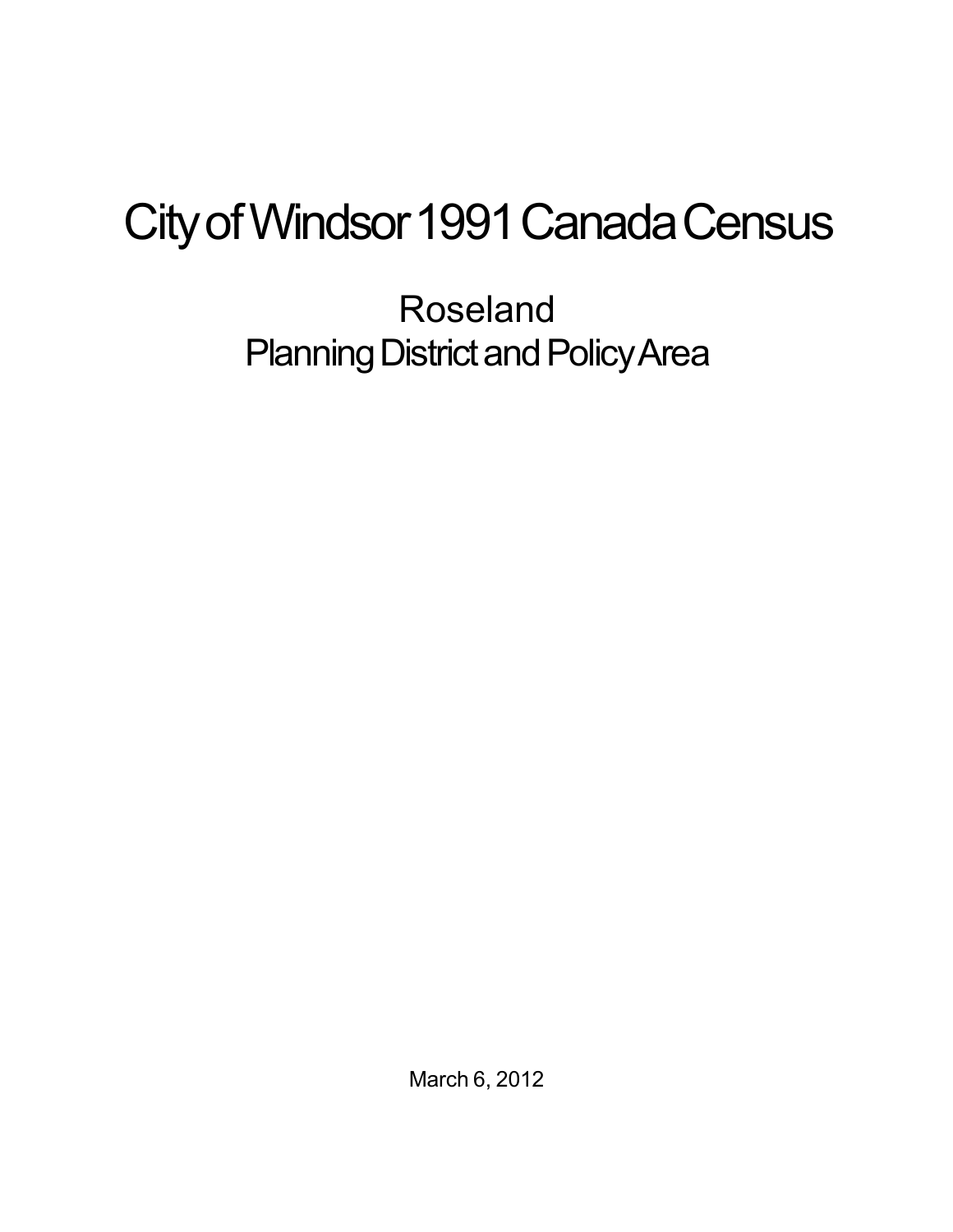## **Table of Contents**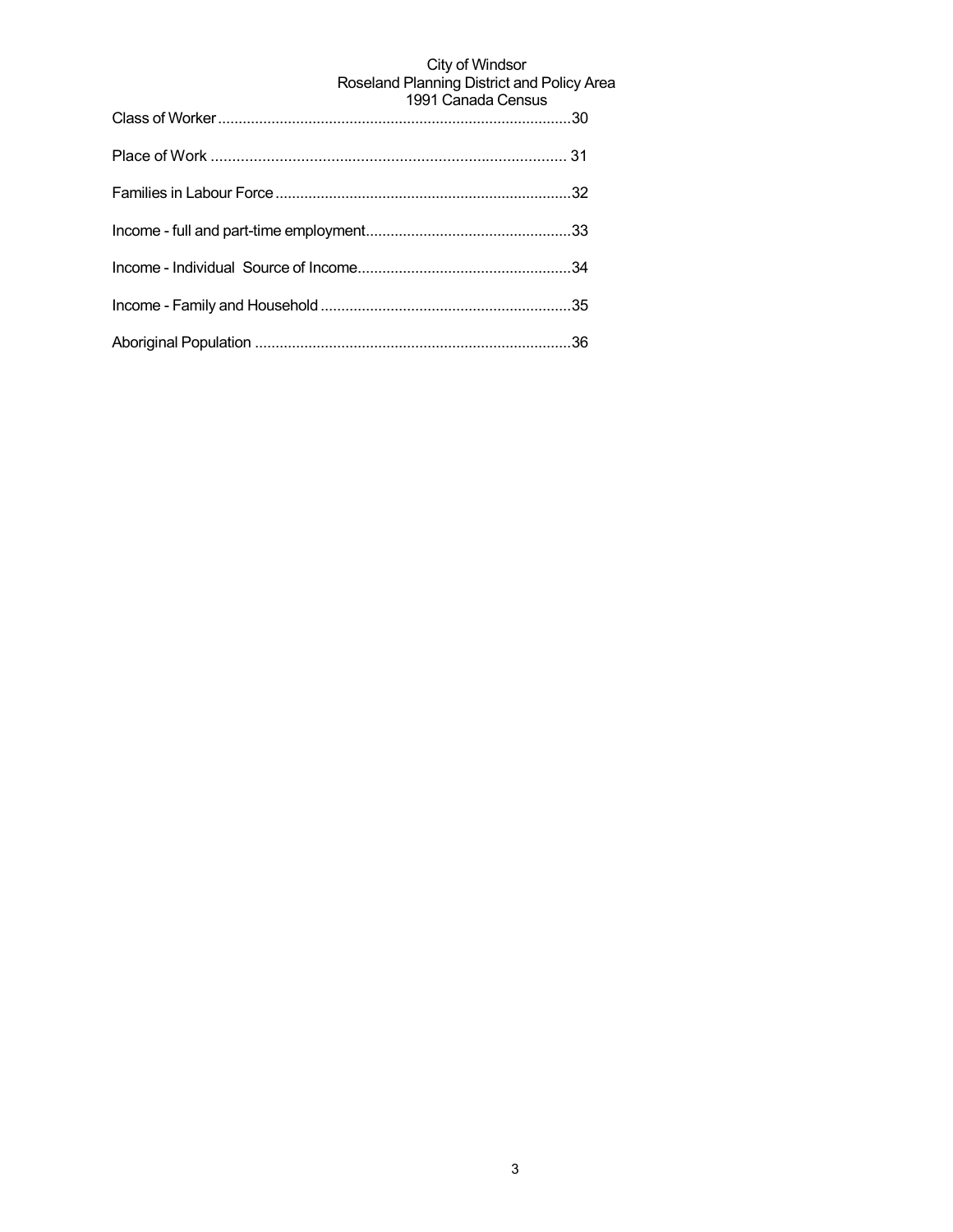## Census Summary

| <b>Census Summary</b>                            | <b>Roseland</b> |              |
|--------------------------------------------------|-----------------|--------------|
| Total Population where census data are available |                 | 6,350 % base |
|                                                  |                 |              |
| <b>Males</b>                                     | 3,205           | 50%          |
| <b>Females</b>                                   | 3,145           | 50%          |
| 0 to 4 years                                     | 340             | 5%           |
| 5 to 19 years                                    | 1,325           | 21%          |
| 20 to 24 years                                   | 485             | 8%           |
| 25 to 34 years                                   | 765             | 12%          |
| 35 to 44 years                                   | 880             | 14%          |
| 45 to 54 years                                   | 885             | 14%          |
| 55 to 64 years                                   | 870             | 14%          |
| 65 to 74 years                                   | 615<br>170      | 10%<br>3%    |
| 75 years and over                                |                 |              |
| Average age                                      | 37.9            |              |
| <b>Total census families</b>                     |                 | 1,860 % base |
| Average persons per family                       | 3.2             |              |
| <b>Husband-wife families</b>                     | 1,750           | 94%          |
| No children at home                              | 655             | 35%          |
| With children at home                            | 1,090           | 59%          |
| Lone-parent families                             | 110             | 6%           |
| Total children at home                           | 2,265           |              |
| Average children per family                      | 1.2             |              |
| <b>Private households</b>                        | 2,070           |              |
| Persons in private households                    | 6,330           |              |
| Average persons per household                    | 3.1             |              |
| Average household income                         | \$66,648        |              |
| Occupied dwellings where census data available   |                 | 2,065 % base |
| <b>Owned dwellings</b>                           | 1,990           | 96%          |
| <b>Average value</b>                             | \$143,728       |              |
| <b>Rented dwellings</b>                          | 75              | 4%           |
| Average rent                                     | \$547           |              |
| Single detached houses                           | 2,040           | 99%          |
| Semi-detached/row/duplexes                       | 15              | 1%           |
| <b>Apartments</b>                                | C               | 0%           |
| Other types of dwelling                          |                 | 0%           |
| Actual (unsuppressed) data:                      |                 |              |
| <b>Total Population</b>                          | 6,354           |              |
| <b>Total Dwellings</b>                           | 2,076           |              |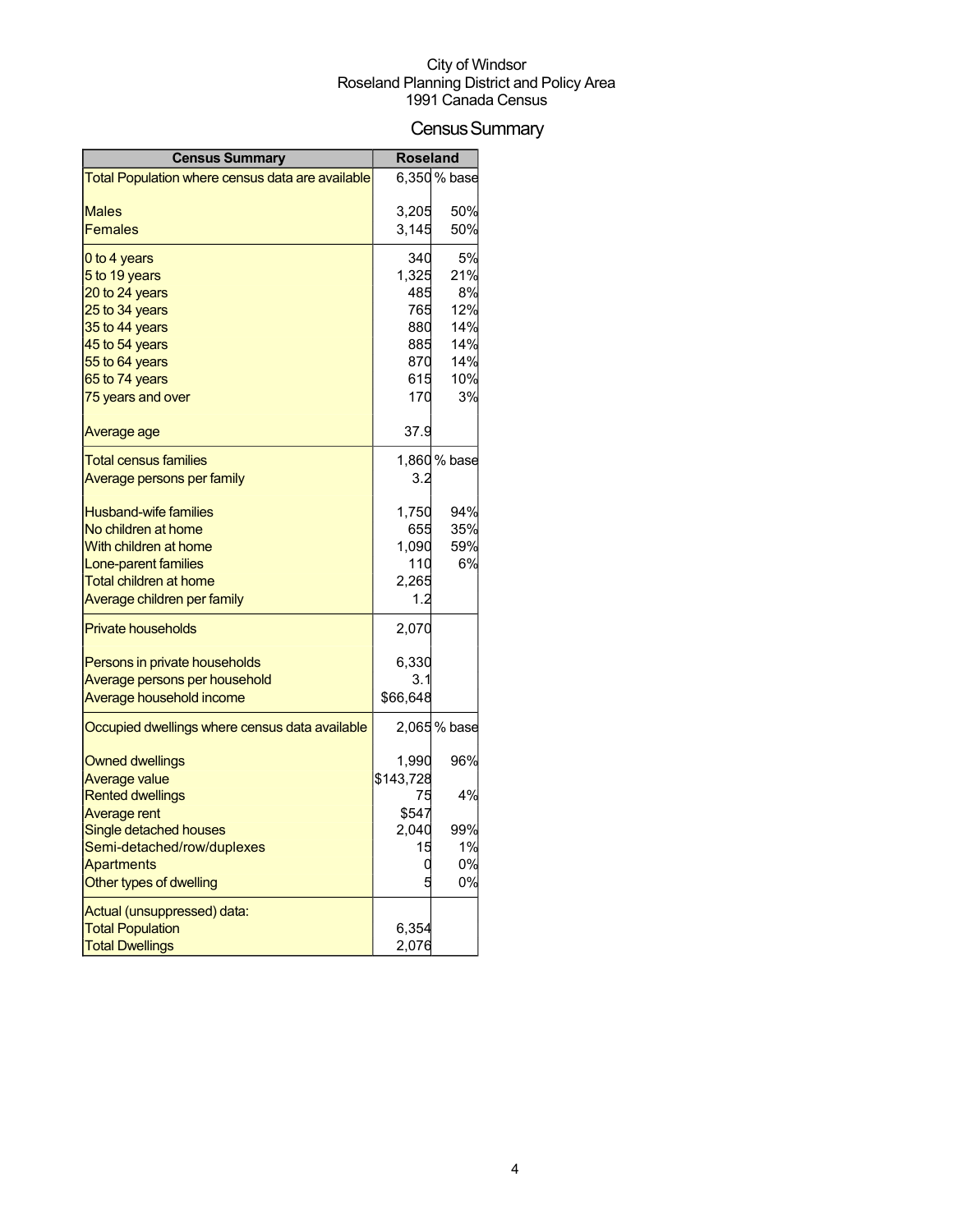## Population By Age

| <b>Population By Age</b>       |       | <b>Roseland</b> |
|--------------------------------|-------|-----------------|
| <b>Total population</b>        |       | 6,350 % base    |
| Average age of population      | 37.9  |                 |
| By age:                        |       |                 |
| 0 to 4 years                   | 340   | 5%              |
| 5 to 9 years                   | 430   | 7%              |
| 10 to 14 years                 | 400   | 6%              |
| 15 to 19 years                 | 495   | 8%              |
| 20 to 24 years                 | 485   | 8%              |
| 25 to 34 years                 | 765   | 12%             |
| 35 to 44 years                 | 880   | 14%             |
| 45 to 54 years                 | 885   | 14%             |
| 55 to 64 years                 | 870   | 14%             |
| 65 to 74 years                 | 615   | 10%             |
| 75 years and over              | 170   | 3%              |
| By age - detailed:             |       |                 |
| 0 to 4 years                   | 340   | 5%              |
| 5 to 9 years                   | 430   | 7%              |
| 10 to 14 years                 | 400   | 6%              |
| 15 years                       | 95    | 1%              |
| 16 years                       | 85    | 1%              |
| 17 years                       | 100   | 2%              |
| 18 to 19 years                 | 215   | 3%              |
| 20 to 24 years                 | 485   | 8%              |
| 25 to 29 years                 | 365   | 6%              |
| 30 to 34 years                 | 400   | 6%              |
| 35 to 39 years                 | 425   | 7%              |
| 40 to 44 years                 | 455   | 7%              |
| 45 to 49 years                 | 445   | 7%              |
| 50 to 54 years                 | 440   | 7%              |
| 55 to 59 years                 | 430   | 7%              |
| 60 to 64 years                 | 440   | 7%              |
| 65 to 74 years                 | 615   | 10%             |
| 75 to 84 years                 | 150   | 2%              |
| 85 years and over              | 20    | 0%              |
| 18 years and over              | 4,915 | 77%             |
| Average age, 18 years and over | 46.2  |                 |
| 65 years and over              | 785   | 12%             |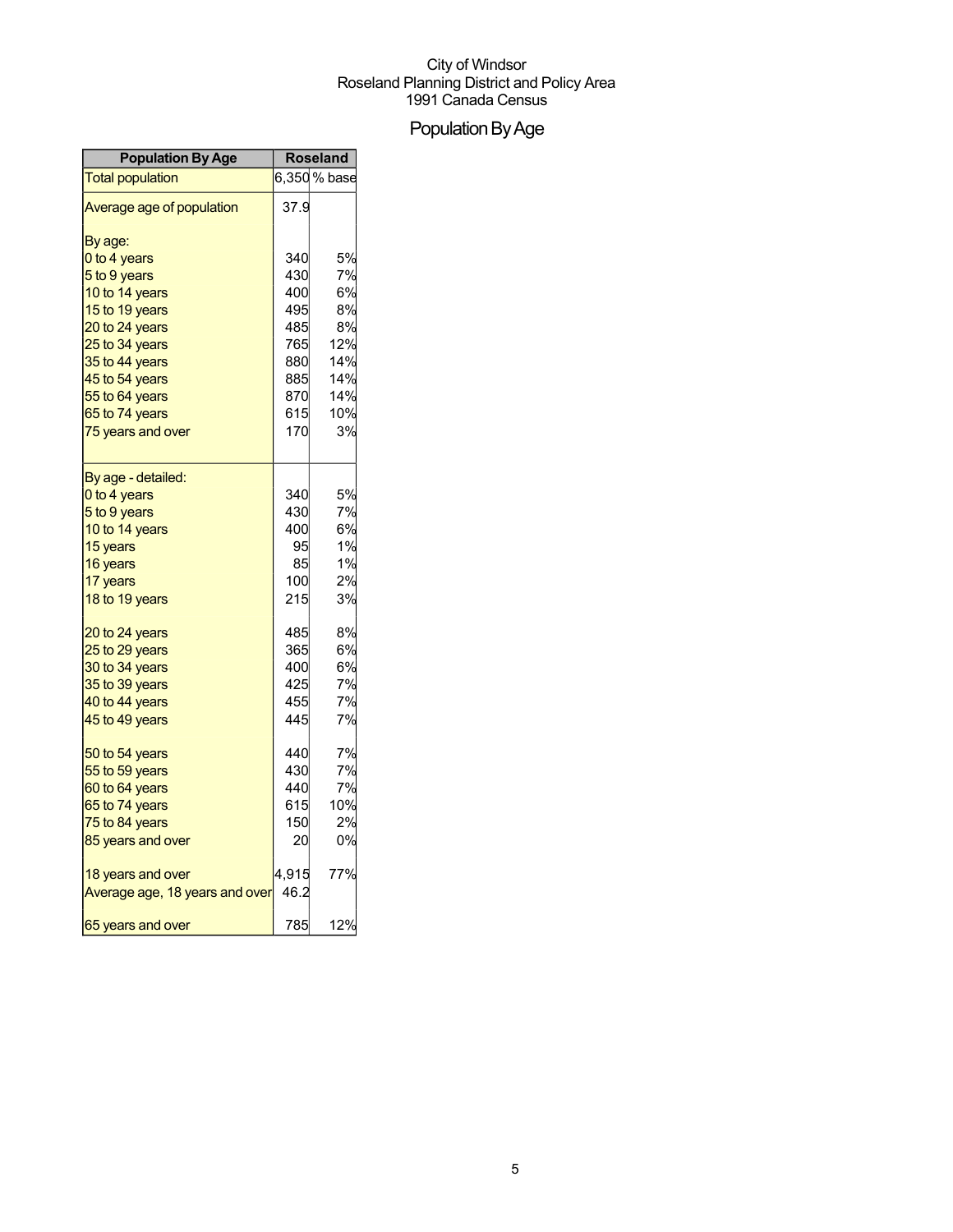## Male Population by age

| <b>Male Population by age</b>        | <b>Roseland</b> |              |
|--------------------------------------|-----------------|--------------|
| <b>Total population</b>              |                 | 6,350 % base |
| <b>Male population</b>               | 3,205           | 50%          |
| Average age of males                 | 37.4            |              |
| By age:                              |                 |              |
| 0 to 4 years                         | 170             | 3%           |
| 5 to 9 years                         | 230             | 4%           |
| 10 to 14 years                       | 210             | 3%           |
| 15 to 19 years                       | 275             | 4%           |
| 20 to 24 years                       | 255             | 4%           |
| 25 to 34 years                       | 385             | 6%           |
| 35 to 44 years                       | 425             | 7%           |
| 45 to 54 years                       | 430             | 7%           |
| 55 to 64 years                       | 445             | 7%           |
| 65 to 74 years                       | 300             | 5%<br>1%     |
| 75 years and over                    | 80              |              |
| By age - detailed:                   |                 |              |
| 0 to 4 years                         | 170             | 3%           |
| 5 to 9 years                         | 230             | 4%           |
| 10 to 14 years                       | 210             | 3%           |
| 15 years                             | 40              | 1%           |
| 16 years                             | 50              | 1%           |
| 17 years                             | 65              | $1\%$        |
| 18 to 19 years                       | 120             | 2%           |
| 20 to 24 years                       | 255             | 4%           |
| 25 to 29 years                       | 200             | 3%           |
| 30 to 34 years                       | 185             | 3%           |
| 35 to 39 years                       | 200             | 3%           |
| 40 to 44 years                       | 225             | 4%           |
| 45 to 49 years                       | 220             | 3%           |
| 50 to 54 years                       | 210             | 3%           |
| 55 to 59 years                       | 215             | 3%           |
| 60 to 64 years                       | 230             | 4%           |
| 65 to 74 years                       | 300             | 5%           |
| 75 to 84 years                       | 70              | 1%           |
| 85 years and over                    | 10              | 0%           |
| 18 years and over                    | 2,450           | 39%          |
| Average age, males 18 years and over | 45.9            |              |
| 65 years and over                    | 380             | 6%           |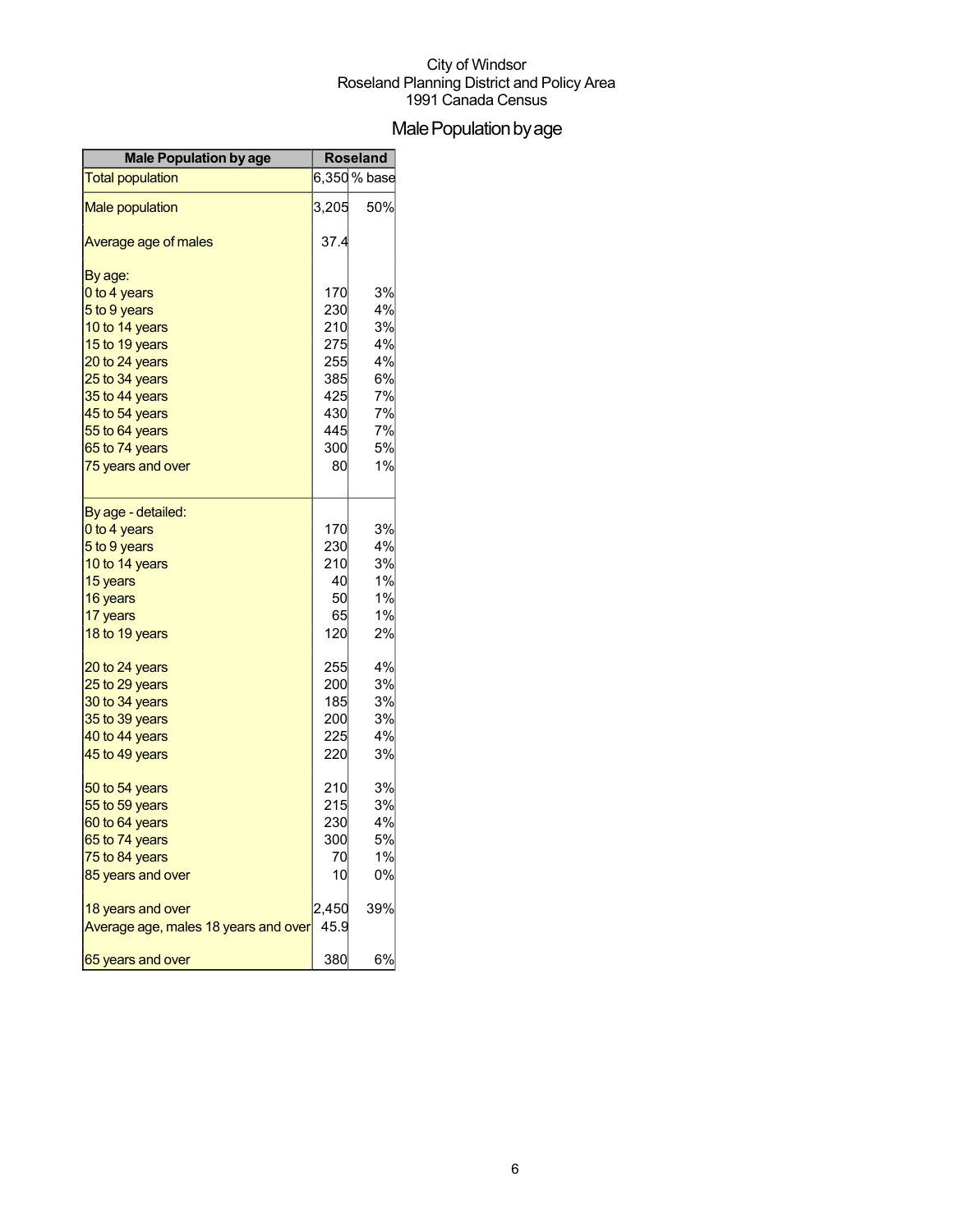## Female Population by age

| <b>Female Population by age</b>        | <b>Roseland</b> |              |
|----------------------------------------|-----------------|--------------|
| <b>Total population</b>                |                 | 6,350 % base |
| <b>Female population</b>               | 3,145           | 50%          |
| Average age of females                 | 38.4            |              |
| By age:                                |                 |              |
| 0 to 4 years                           | 170             | 3%           |
| 5 to 9 years                           | 200             | 3%           |
| 10 to 14 years                         | 190             | 3%           |
| 15 to 19 years                         | 220             | 3%           |
| 20 to 24 years                         | 230             | 4%           |
| 25 to 34 years                         | 380             | 6%           |
| 35 to 44 years                         | 455             | 7%           |
| 45 to 54 years                         | 455             | 7%           |
| 55 to 64 years                         | 425             | 7%           |
| 65 to 74 years                         | 315             | 5%           |
| 75 years and over                      | 90              | 1%           |
| By age - detailed:                     |                 |              |
| 0 to 4 years                           | 170             | 3%           |
| 5 to 9 years                           | 200             | 3%           |
| 10 to 14 years                         | 190             | 3%           |
| 15 years                               | 55              | 1%           |
| 16 years                               | 35              | 1%           |
| 17 years                               | 35              | 1%           |
| 18 to 19 years                         | 95              | 1%           |
| 20 to 24 years                         | 230             | 4%           |
| 25 to 29 years                         | 165             | 3%           |
| 30 to 34 years                         | 215             | 3%           |
| 35 to 39 years                         | 225             | 4%           |
| 40 to 44 years                         | 230             | 4%           |
| 45 to 49 years                         | 225             | 4%           |
| 50 to 54 years                         | 230             | 4%           |
| 55 to 59 years                         | 215             | 3%           |
| 60 to 64 years                         | 210             | 3%           |
| 65 to 74 years                         | 315             | 5%           |
| 75 to 84 years                         | 80              | 1%           |
| 85 years and over                      | 10              | 0%           |
| 18 years and over                      | 2,465           | 39%          |
| Average age, females 18 years and over | 46.4            |              |
| 65 years and over                      | 405             | 6%           |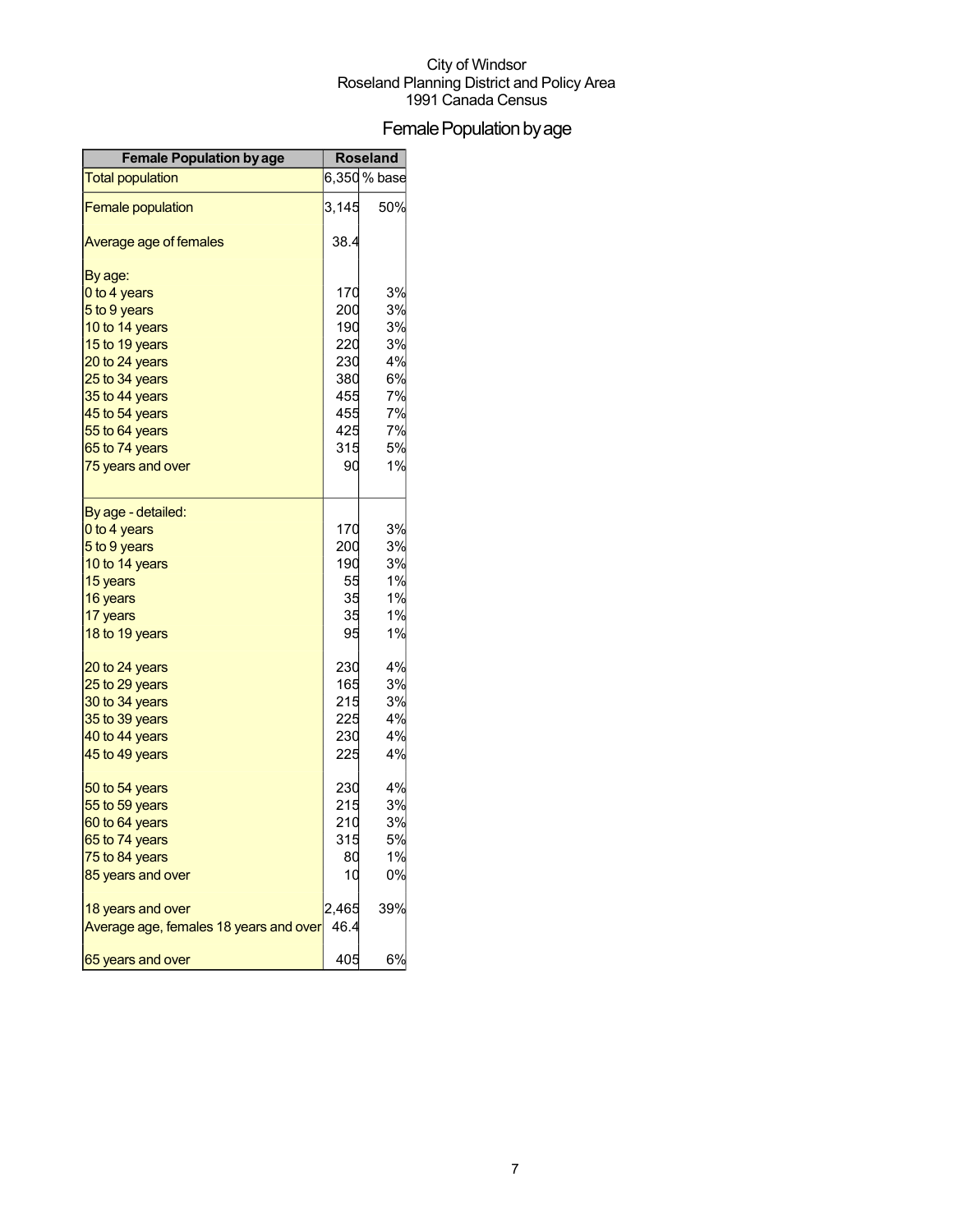## Family Structure and Children

| <b>Family Structure and Children</b>  | <b>Roseland</b> |              |
|---------------------------------------|-----------------|--------------|
| <b>Total census families</b>          |                 | 1,860 % base |
| By family structure:                  |                 |              |
| <b>Total husband-wife families</b>    | 1,750           | 94%          |
| With no children at home              | 655             | 35%          |
| With children at home                 | 1,090           | 59%          |
| 1 child                               | 415             | 22%          |
| 2 children                            | 440             | 24%          |
| 3 or more children                    | 245             | 13%          |
|                                       |                 |              |
| <b>Families - now-married couples</b> | 1,715           | 92%          |
| With no children at home              | 650             | 35%          |
| With children at home                 | 1,075           | 58%          |
| 1 child                               | 410             | 22%          |
| 2 children                            | 435             | 23%          |
| 3 or more children                    | 245             | 13%          |
| Families - common-law couples         | 35              | 2%           |
| With no children at home              | 5               | 0%           |
| With children at home                 | 15              | 1%           |
| 1 child                               | 5               | 0%           |
| 2 children                            |                 | 0%           |
| 3 or more children                    |                 | 0%           |
|                                       |                 |              |
| Lone-parent families                  | 110             | 6%           |
| Lone male parent                      | 25              | 1%           |
| 1 child at home                       | 10              | 1%           |
| 2 children at home                    | C               | 0%           |
| 3 or more children at home            |                 | 0%           |
|                                       |                 |              |
| Lone female parent                    | 90              | 5%           |
| 1 child at home                       | 50              | 3%           |
| 2 children at home                    | 25              | 1%           |
| 3 or more children at home            | 10              | 1%           |
| <b>Total children at home</b>         |                 | 2,265 % base |
|                                       |                 |              |
| By age of children:                   |                 |              |
| $0 - 5$ years                         | 410             | 18%          |
| $6 - 14$ years                        | 730             | 32%          |
| 15 - 17 years                         | 260             | 11%          |
| 18 - 24 years                         | 615             | 27%          |
| 25 years and over                     | 230             | 10%          |
| Average children per family           | 1.2             |              |
|                                       |                 |              |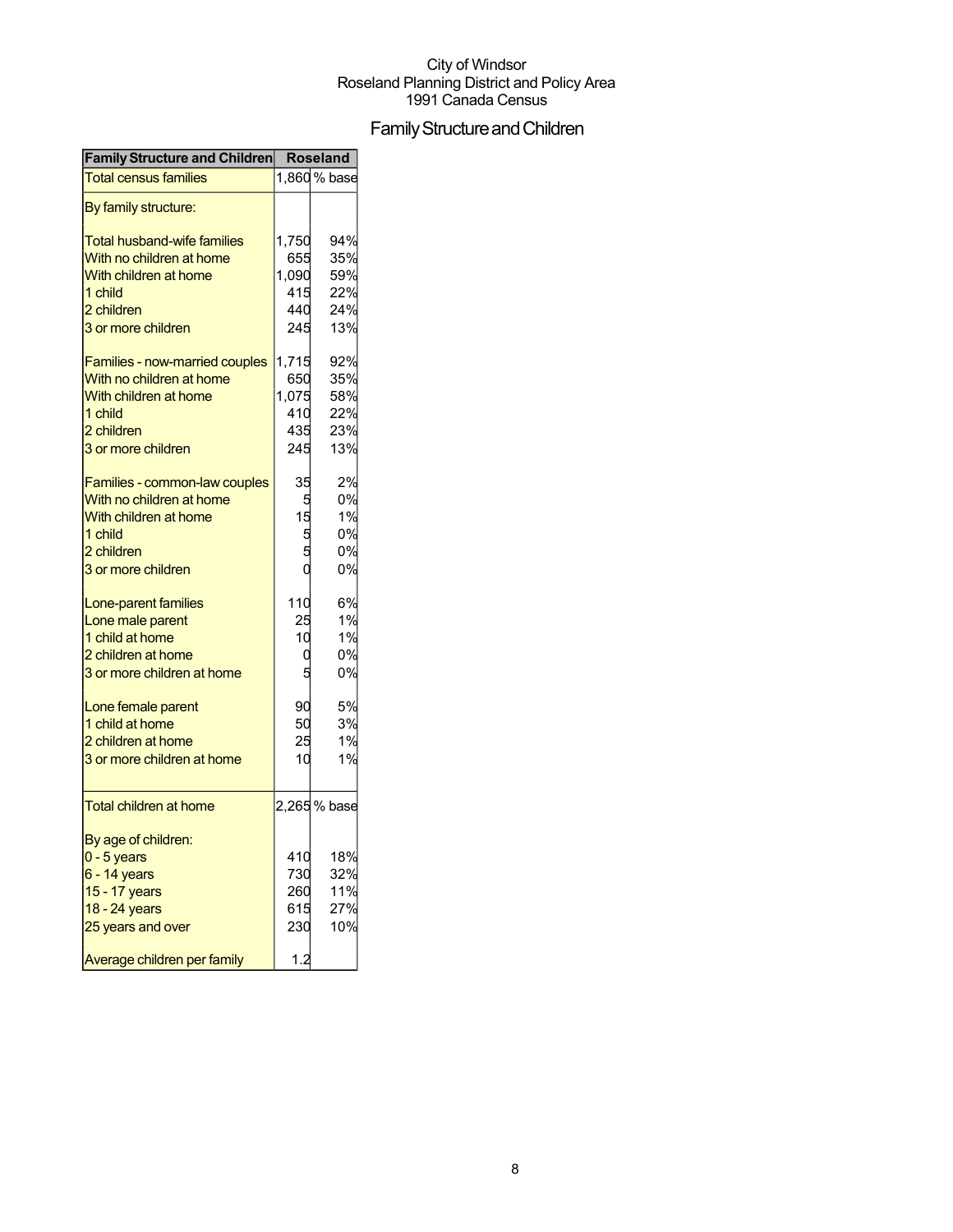## Households and Marital Status

| <b>Households and Marital Status</b>                     |       | <b>Roseland</b> |
|----------------------------------------------------------|-------|-----------------|
| <b>Private households</b>                                |       | 2,070 % base    |
|                                                          |       |                 |
| By size of household:                                    |       |                 |
| 1 person                                                 | 200   | 10%             |
| 2 persons                                                | 680   | 33%             |
| 3 persons                                                | 420   | 20%             |
| 4 - 5 persons                                            | 700   | 34%             |
| 6 or more persons                                        | 80    | 4%              |
|                                                          |       |                 |
| By number of census families:                            |       |                 |
| Non-family households                                    | 230   | 11%             |
| <b>Family households</b>                                 | 1,855 | 90%             |
| 1 census family                                          | 1,820 | 88%             |
| 2 or more census families                                | 35    | 2%              |
| Persons in private households                            | 6,330 |                 |
| Average persons per household                            | 3.1   |                 |
| Census families in private                               |       | 1,860 % base    |
| households                                               |       |                 |
|                                                          |       |                 |
| By size of census family:                                |       |                 |
| 2 persons                                                | 720   | 39%             |
| 3 persons                                                | 445   | 24%             |
| 4 persons                                                | 450   | 24%             |
| 5 or more persons                                        | 250   | 13%             |
| <b>Total population</b>                                  |       | 6,350 % base    |
| By marital status, for persons 15 years of age and over: |       |                 |
| Single (never married)                                   | 1,315 | 21%             |
| <b>Married</b>                                           | 3,505 | 55%             |
| Widowed                                                  | 230   | 4%              |
| <b>Divorced</b>                                          | 110   | 2%              |
| Separated                                                | 35    | 1%              |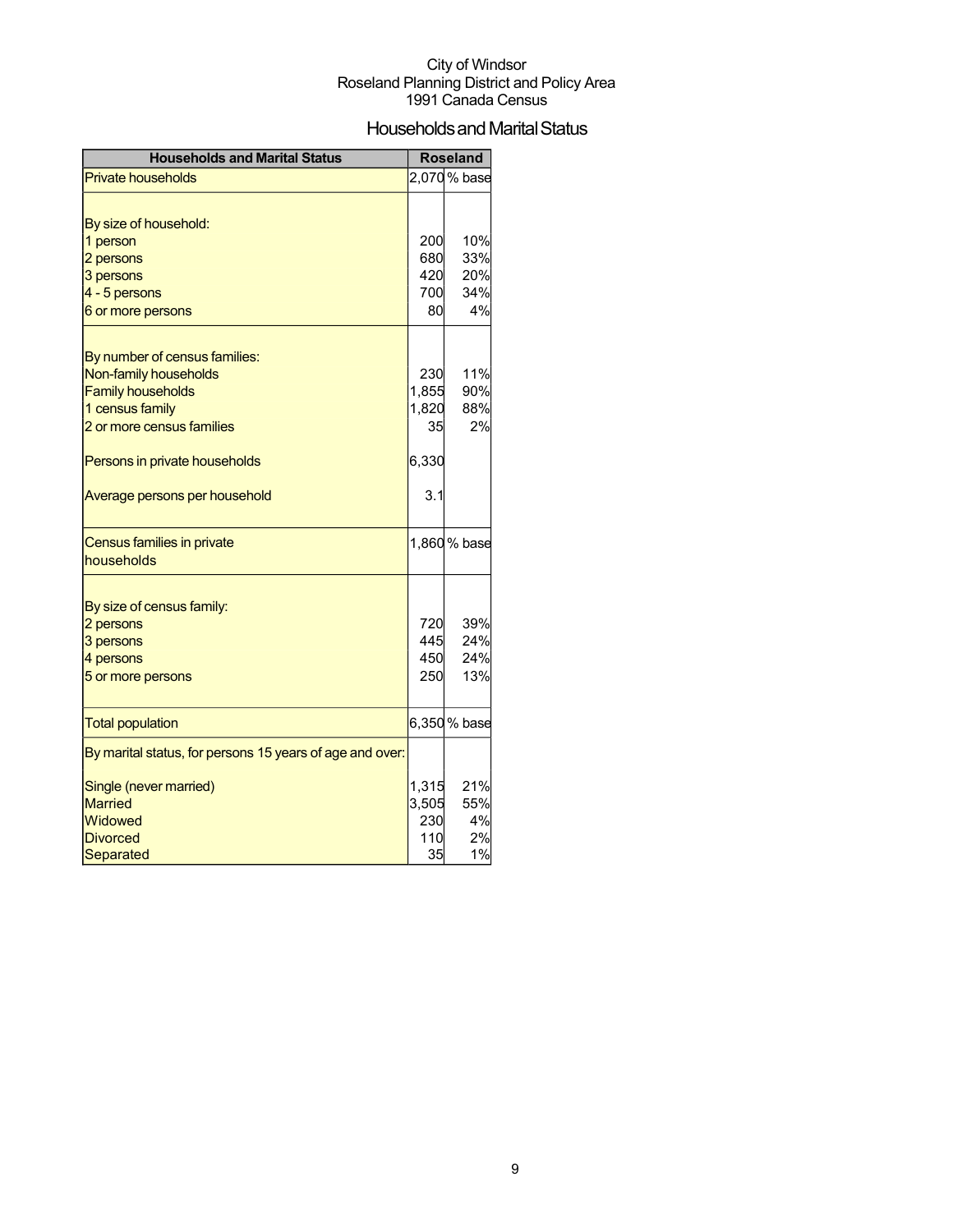## Family Status and Family Size

| <b>Family Status and Family Size</b>  |       | <b>Roseland</b> |
|---------------------------------------|-------|-----------------|
| Persons in private households         |       | 6,315% base     |
| By living arrangements:               |       |                 |
| Number of non-family persons          | 445   | 7%              |
| <b>Living with relatives</b>          | 155   | 2%              |
| Living with non-relatives only        | 85    | 1%              |
| Living alone                          | 195   | 3%              |
| Number of family persons              | 5,870 | 93%             |
| Average persons per family            | 3.2   |                 |
| Persons 65+ years in househlds        |       | 790 % base      |
|                                       |       |                 |
| By living arrangements:               |       |                 |
| Number of non-family persons          | 185   | 23%             |
| <b>Living with relatives</b>          | 60    | 8%              |
| Living with non-relatives only        |       | 0%              |
| Living alone                          | 110   | 14%             |
| Number of family persons              | 615   | 78%             |
| <b>Economic families in househlds</b> |       | 1,860 % base    |
| By size of economic family:           |       |                 |
| 2 persons                             | 665   | 36%             |
| 3 persons                             | 415   | 22%             |
| 4 persons                             | 465   | 25%             |
| 5 or more persons                     | 285   | 15%             |
| Persons in economic families          | 6,035 |                 |
| Average persons per economic family   | 3.2   |                 |
| <b>Total unattached individuals</b>   | 280   |                 |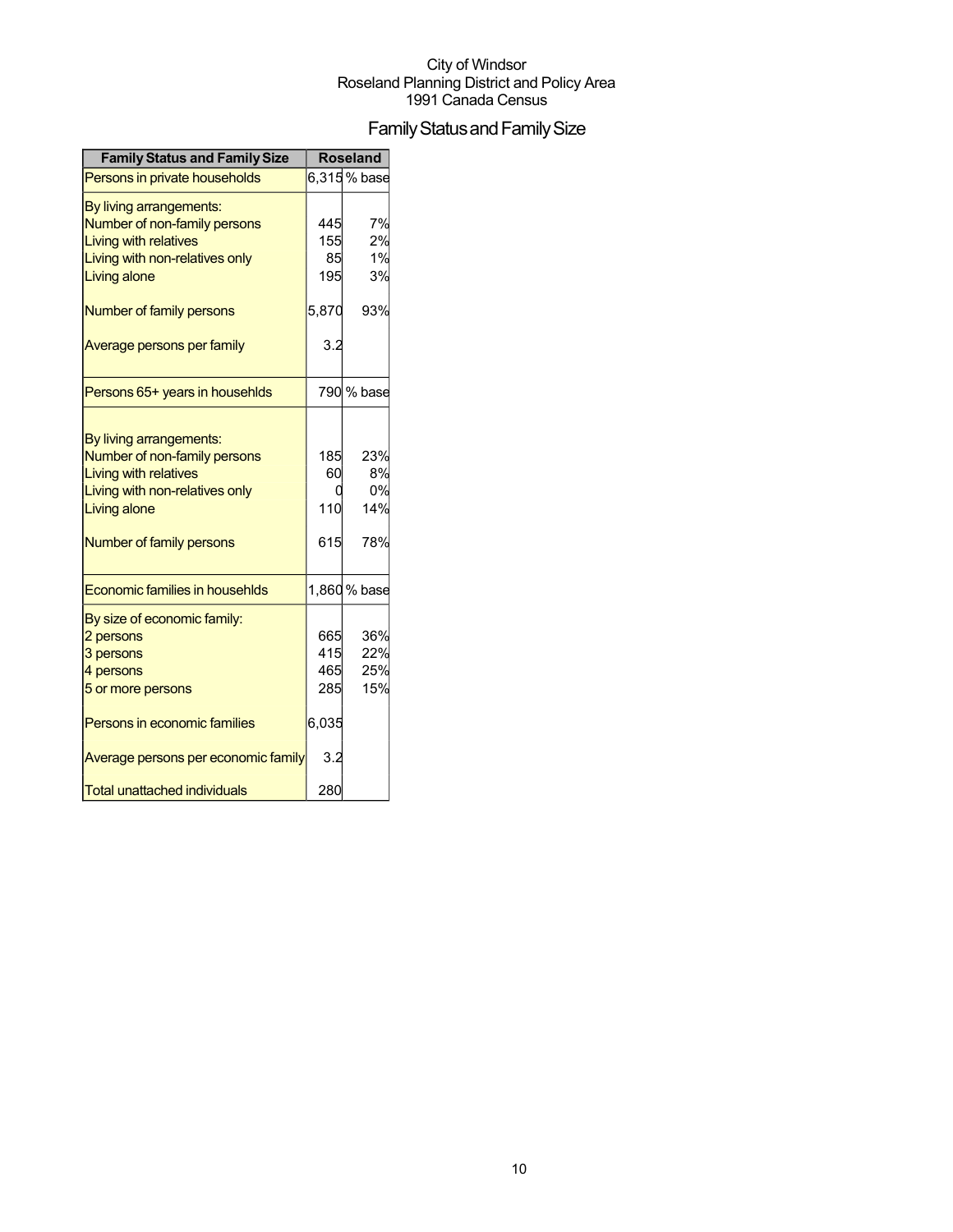## Dwellings

| <b>Dwellings</b>               | <b>Roseland</b> |              |
|--------------------------------|-----------------|--------------|
| <b>Occupied dwellings</b>      |                 | 2,065% base  |
| By tenure:                     |                 |              |
| Rented                         | 75              | 4%           |
| Owned                          | 1,990           | 96%          |
| <b>Band housing</b>            |                 | 0%           |
| By dwelling type:              |                 |              |
| Single-detached house          | 2,040           | 99%          |
| Semi-detached house            |                 | 0%           |
| <b>Row house</b>               |                 | 0%           |
| Apartment, detached duplex     | 10              | 0%           |
| Apartment less than 5 storey   | 0               | 0%           |
| Apartment 5 or more storeys    |                 | 0%           |
| Other single attached house    |                 | 0%           |
| <b>Movable dwelling</b>        |                 | 0%           |
| Average rooms per dwelling     | 7.6             |              |
| Average bedrooms per dwelling  | 3.1             |              |
| Average persons per room       | 0.4             |              |
| By period of construction      |                 |              |
| Before 1946                    | 205             | 10%          |
| 1946 - 1960                    | 790             | 38%          |
| 1961 - 1970                    | 650             | 31%          |
| 1971 - 1980                    | 285             | 14%          |
| 1981 - 1985                    | 0               | 0%           |
| 1986 - 1991                    | 105             | 5%           |
| Condition of dwelling:         |                 |              |
| Regular maintenance            | 1,595           | 77%          |
| Minor repairs needed           | 395             | 19%          |
| <b>Major repairs needed</b>    | 60              | 3%           |
| Owner one-family households    |                 | 1,580 % base |
| Average value of dwellings     | \$143,728       |              |
| Owner expenses:                |                 |              |
| Average major monthly payments | \$677           |              |
| Payments > 30% of income       | 155             | 10%          |
| Tenant one-family households   |                 | 55 % base    |
| Tenant expenses:               |                 |              |
| Average gross monthly rent     | \$547           |              |
| Rent > 30% of income           | 10              | 18%          |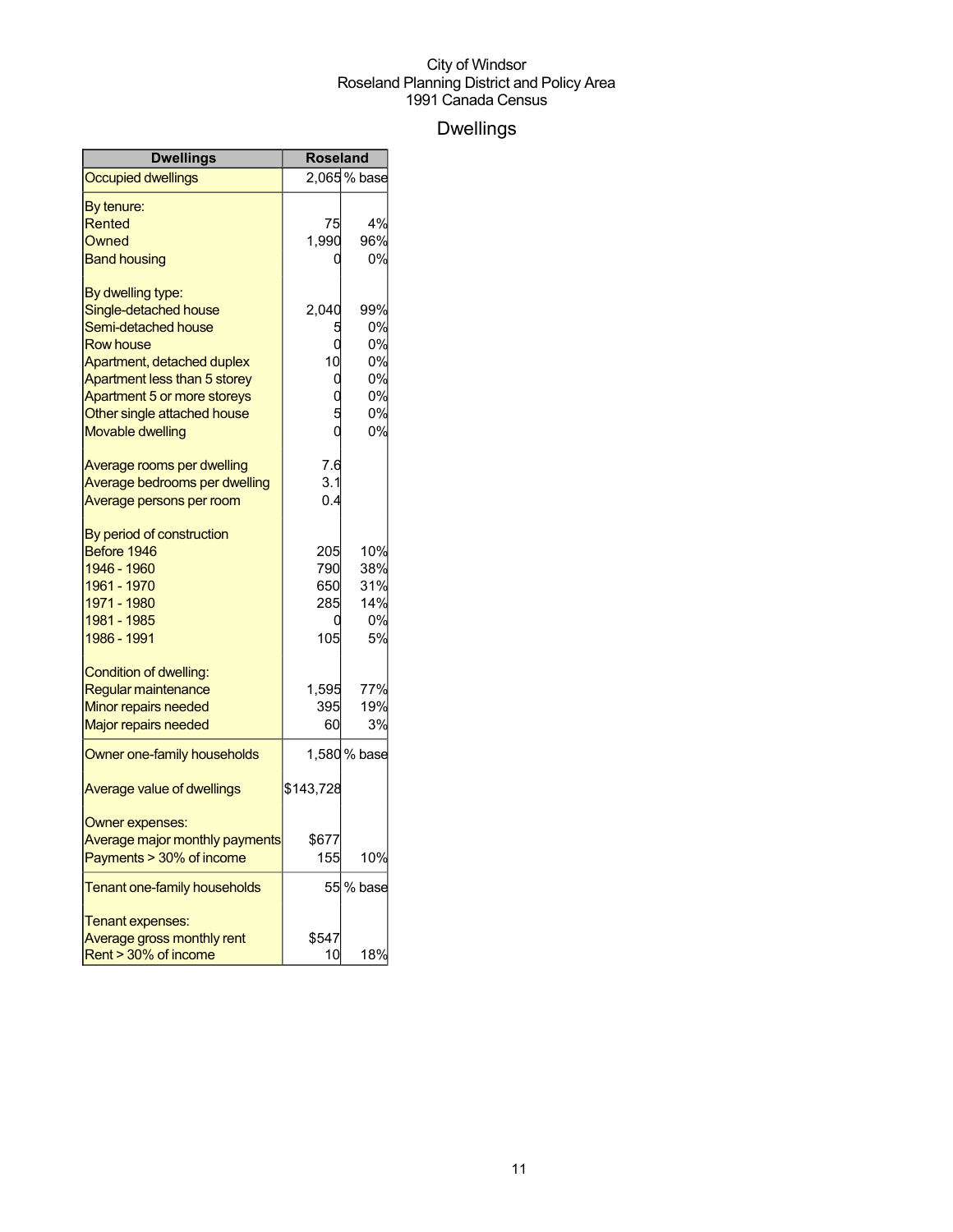## Language - Mother tongue

| Language - Mother tongue            |       | <b>Roseland</b> |
|-------------------------------------|-------|-----------------|
| <b>Total responses</b>              |       | $6,365%$ base   |
|                                     |       |                 |
| <b>Total single responses</b>       | 6,185 | 97%             |
| <b>Total official languages</b>     | 4,965 | 78%             |
| <b>English</b>                      | 4,830 | 76%             |
| French                              | 135   | 2%              |
| <b>Total non-official languages</b> | 1,215 | 19%             |
| Arabic                              | 60    | 1%              |
| <b>Bulgarian</b>                    | 0     | 0%              |
| <b>Chinese</b>                      | 65    | 1%              |
| <b>Dutch</b>                        | 10    | 0%              |
| Finnish                             | 5     | 0%              |
| German                              | 140   | 2%              |
| Greek                               | 55    | 1%              |
| Hungarian                           | 50    | 1%              |
| Italian                             | 450   | 7%              |
| <b>Polish</b>                       | 35    | 1%              |
| Portuguese                          | 15    | 0%              |
| Punjabi                             | 20    | 0%              |
| <b>Russian</b>                      | 15    | 0%              |
| <b>Spanish</b>                      | 5     | 0%              |
| Tagalog (Pilipino)                  | 5     | 0%              |
| <b>Ukrainian</b>                    | 35    | 1%              |
| Vietnamese                          | 0     | 0%              |
| Major aboriginal languages          | 0     | 0%              |
| Languages other than above          | 250   | 4%              |
| <b>Total multiple responses</b>     | 180   | 3%              |
| <b>English and French</b>           | 30    | 0%              |
| English and non-official language   | 120   | 2%              |
| French and non-official language    | 0     | 0%              |
| English, French and other language  |       | 0%              |
| Non-official languages              | 10    | 0%              |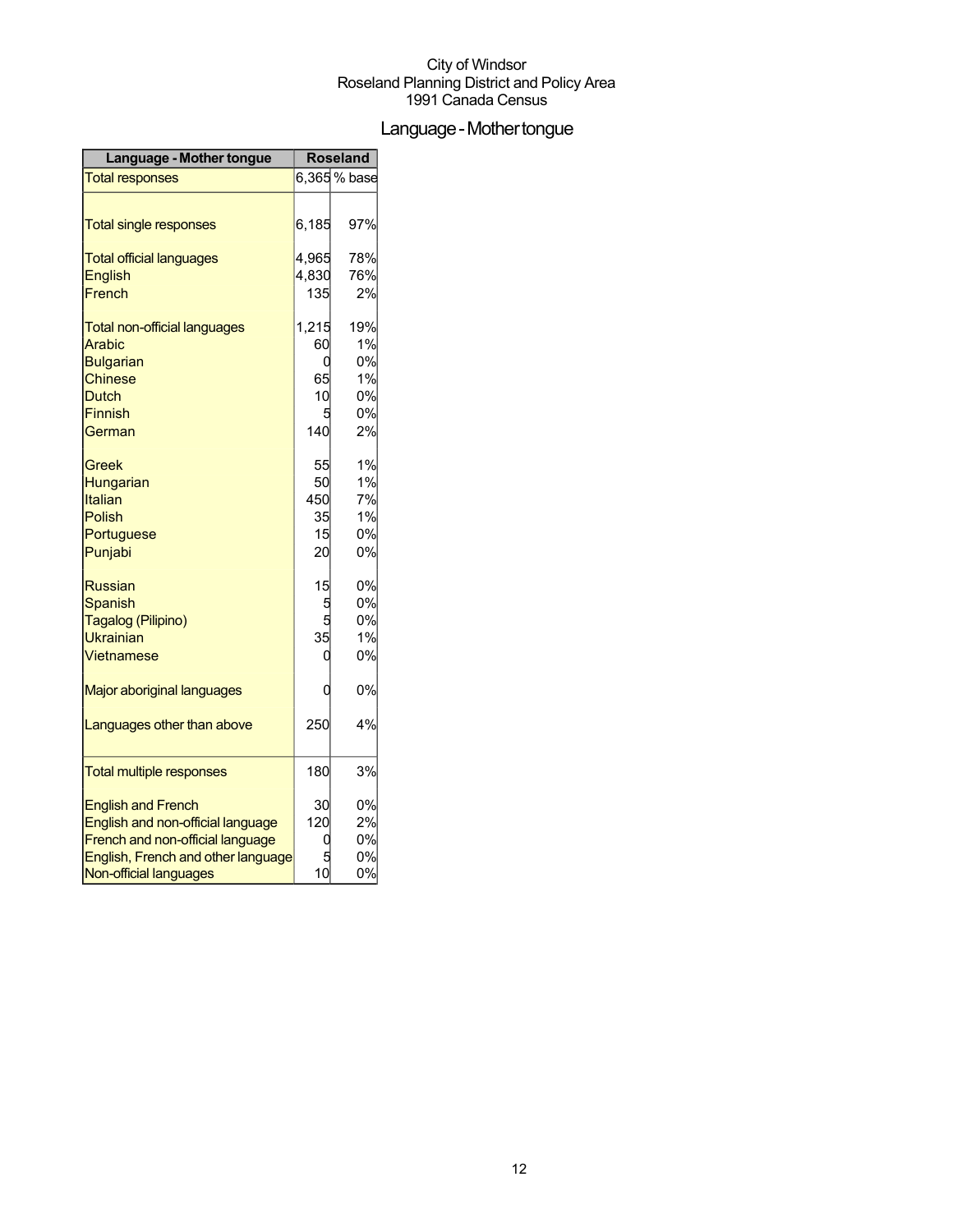## Language-Homelanguage

| Language - Home language            | <b>Roseland</b> |              |
|-------------------------------------|-----------------|--------------|
| <b>Total responses</b>              |                 | 6,325 % base |
| <b>Total single responses</b>       | 6,220           | 98%          |
| <b>Total official languages</b>     | 5,600           | 89%          |
| English                             | 5,585           | 88%          |
| French                              | 15              | 0%           |
| <b>Total non-official languages</b> | 615             | 10%          |
| <b>Arabic</b>                       | 20              | 0%           |
| Armenian                            | 30              | 0%           |
| <b>Chinese</b>                      | 50              | 1%           |
| <b>Creoles</b>                      | C               | 0%           |
| Croatian                            | 45              | 1%           |
| <b>Dutch</b>                        | C               | 0%           |
| German                              | 50              | 1%           |
| Greek                               | 60              | 1%           |
| Gujarati                            | C               | 0%           |
| Hungarian                           |                 | 0%           |
| Hindi                               | 10              | 0%           |
| Italian                             | 230             | 4%           |
| Japanese                            | C               | 0%           |
| Khmer (Cambodian)                   |                 | 0%           |
| Korean                              | C               | 0%           |
| Portuguese                          | 10              | 0%           |
| Persian (Farsi)                     | C               | 0%           |
| <b>Polish</b>                       | 10              | 0%           |
| Punjabi                             | 10              | 0%           |
| Romanian                            | 25              | 0%           |
| <b>Russian</b>                      | 30              | 0%           |
| <b>Spanish</b>                      | С               | 0%           |
| Tagalog (Pilipino)                  |                 | 0%           |
| Tamil                               |                 | 0%           |
| <b>Ukrainian</b>                    |                 | 0%           |
| Urdu                                |                 | 0%           |
| Vietnamese                          |                 | 0%           |
| Major aboriginal languages          |                 | 0%           |
| Languages other than above          | 55              | 1%           |
| <b>Total multiple responses</b>     | 105             | 2%           |
|                                     |                 |              |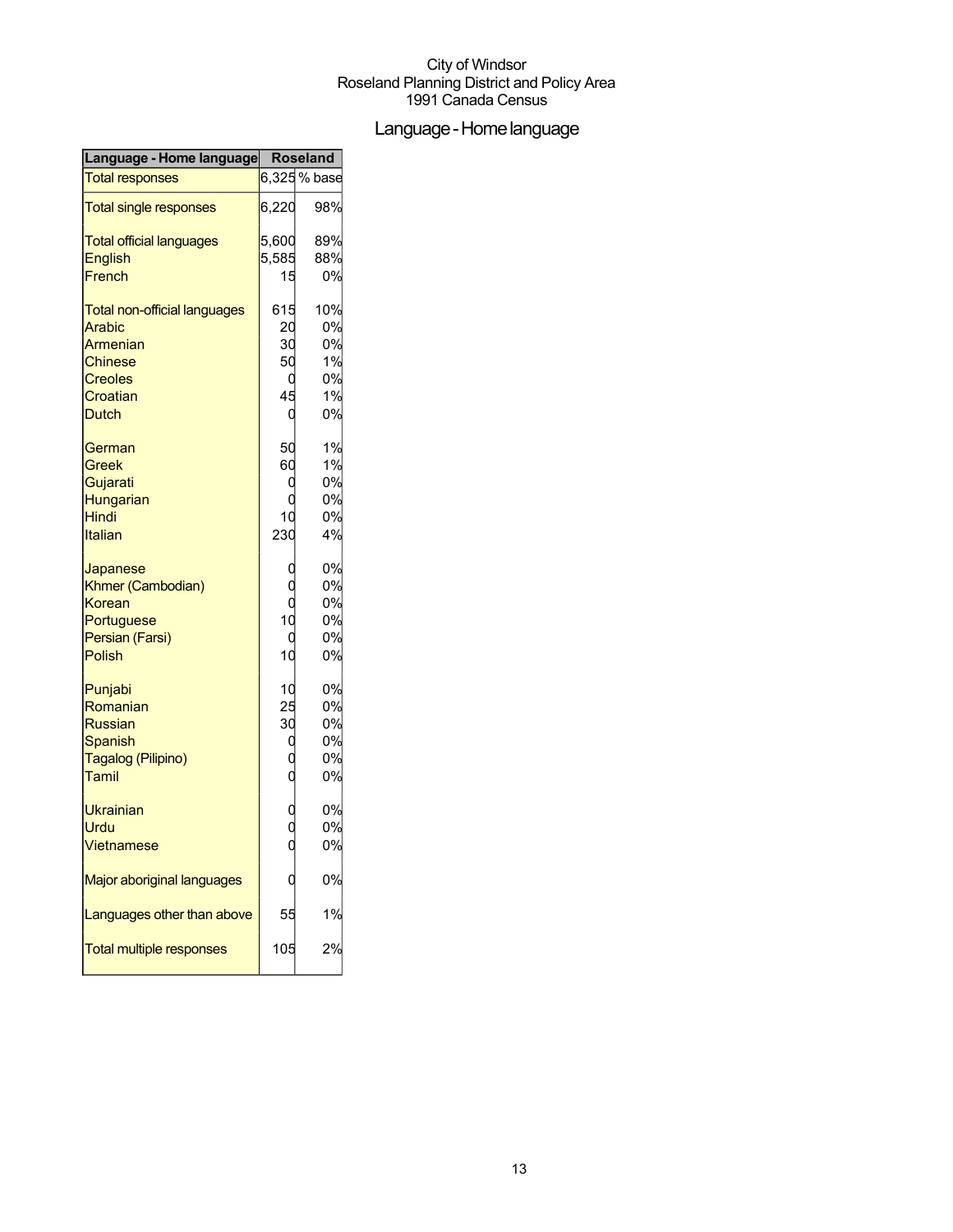## Language - Knowledge of

| Language - Knowledge of Roseland                                                                          |                                  |                                   |
|-----------------------------------------------------------------------------------------------------------|----------------------------------|-----------------------------------|
| <b>Total population</b>                                                                                   |                                  | 6,350 % base                      |
| <b>Official languages:</b><br><b>English only</b><br><b>French only</b><br><b>Both English and French</b> | 5,730<br>10<br>535               | 90%<br>0%<br>8%                   |
| Neither English nor French                                                                                | 40                               | 1%                                |
| Non-official languages:<br>Armenian<br>Arabic<br><b>Chinese</b><br>Cree<br><b>Creoles</b><br>Croatian     | 35<br>65<br>125<br>C<br>ſ<br>90  | 1%<br>1%<br>2%<br>0%<br>0%<br>1%  |
| <b>Dutch</b><br><b>Finnish</b><br>German<br>Greek<br>Gujarati<br><b>Hebrew</b>                            | 10<br>r<br>210<br>125<br>ſ<br>O  | 0%<br>0%<br>3%<br>2%<br>0%<br>0%  |
| <b>Hindi</b><br>Hungarian<br><b>Italian</b><br>Japanese<br>Korean<br>Persian (Farsi)                      | 25<br>125<br>665<br>O            | 0%<br>2%<br>10%<br>0%<br>0%<br>0% |
| Polish<br>Portuguese<br>Punjabi<br>Romanian<br><b>Russian</b><br>Spanish                                  | 35<br>10<br>40<br>40<br>35<br>20 | 1%<br>0%<br>1%<br>1%<br>1%<br>0%  |
| Tagalog (Pilipino)<br>Tamil<br><b>Ukrainian</b><br>Urdu<br>Vietnamese<br>Yiddish                          | 10<br>10<br>0                    | 0%<br>0%<br>0%<br>0%<br>0%<br>0%  |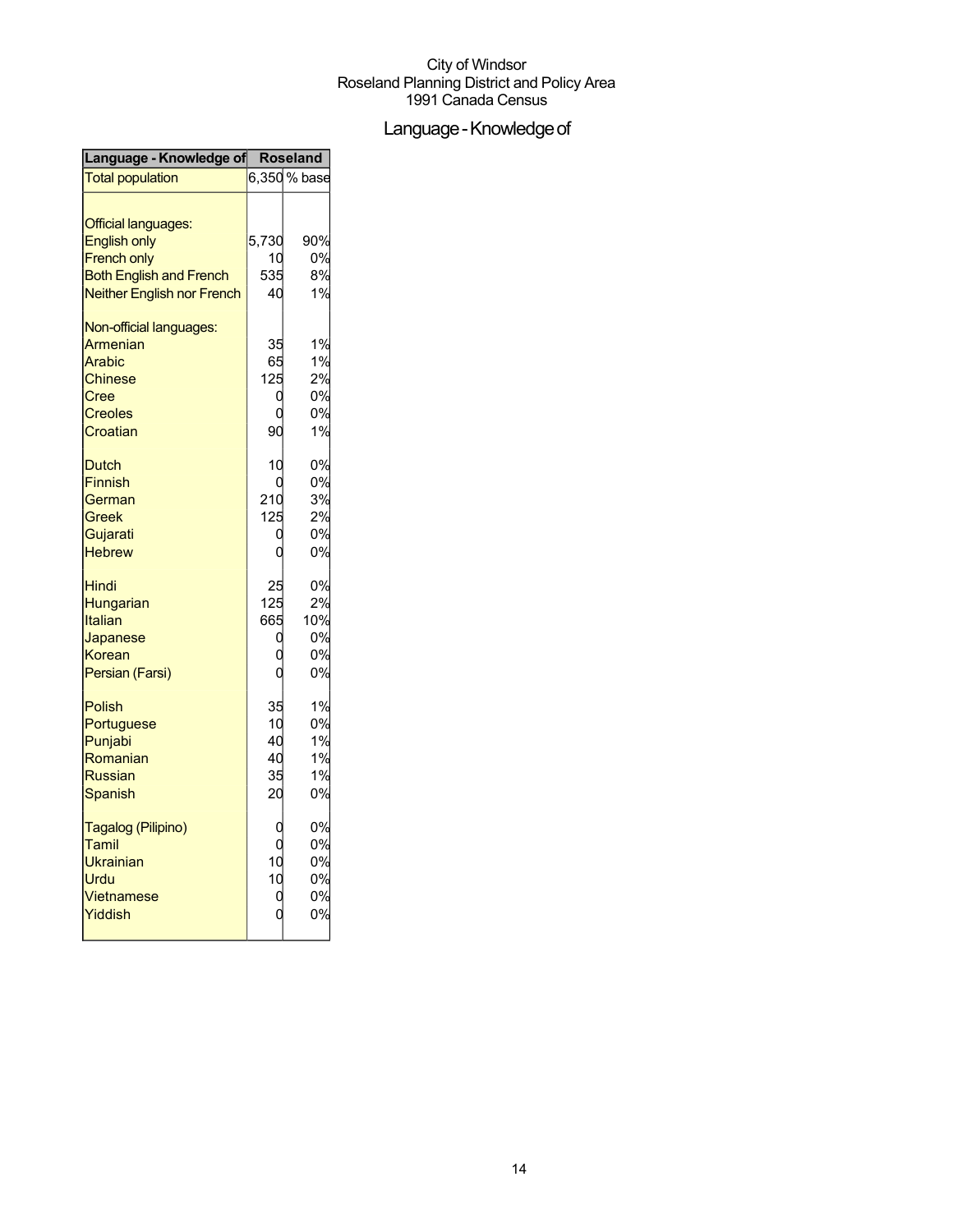## Religion

| Religion                    | <b>Roseland</b> |              |
|-----------------------------|-----------------|--------------|
| <b>Total population</b>     |                 | 6,350 % base |
|                             |                 |              |
| Catholic                    | 3,075           | 48%          |
| <b>Roman Catholic</b>       | 3,075           | 48%          |
| <b>Ukrainian Catholic</b>   | 10              | 0%           |
| Protestant                  | 2,410           | 38%          |
| <b>United Church</b>        | 675             | 11%          |
| Anglican                    | 770             | 12%          |
| <b>Baptist</b>              | 270             | 4%           |
| Presbyterian                | 175             | 3%           |
| Lutheran                    | 175             | 3%           |
| Pentecostal                 | 20              | 0%           |
| <b>Mennonite</b>            | 15              | 0%           |
| <b>Jehovah's Witnesses</b>  | 0               | 0%           |
| <b>Reformed Bodies</b>      | 50              | 1%           |
| <b>Salvation Army</b>       | 0               | 0%           |
| Latter-day Saints (Mormons) | 15              | 0%           |
| <b>Other Protestant</b>     | 230             | 4%           |
| <b>Other Religions</b>      | 460             | 7%           |
| <b>Eastern Orthodox</b>     | 285             | 4%           |
| Jewish                      | 90              | 1%           |
| Islam                       | 20              | 0%           |
| <b>Buddhist</b>             | 0               | 0%           |
| Hindu                       | 30              | 0%           |
| <b>Sikh</b>                 | 35              | 1%           |
| Other                       | 0               | 0%           |
| No religious affiliation    | 370             | 6%           |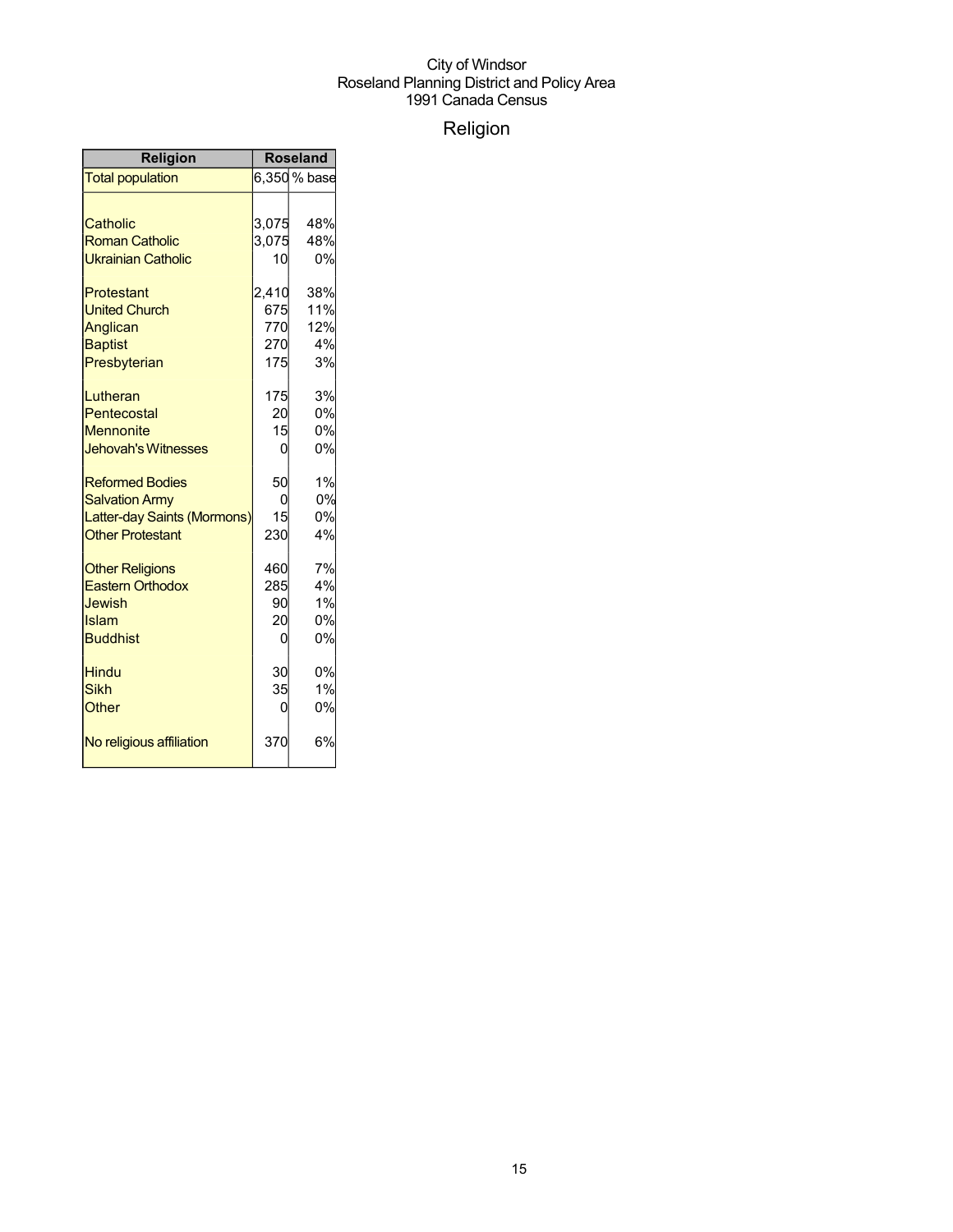## EthnicOrigin

| <b>Ethnic Origin</b>         | <b>Roseland</b> |              |
|------------------------------|-----------------|--------------|
| <b>Total population</b>      |                 | 6,350 % base |
| <b>Total single origins</b>  | 3,815           | 60%          |
| <b>Aboriginal origins</b>    | ი               | 0%           |
| <b>Black origins</b>         | 55              | 1%           |
| <b>British</b>               | 1,185           | 19%          |
| English                      | 835             | 13%          |
| Scottish                     | 160             | 3%           |
| Irish                        | 180             | 3%           |
| <b>Other British</b>         | 0               | 0%           |
| Canadian                     | 25              | 0%           |
| <b>Chinese</b>               | 170             | 3%           |
| Croatian                     | 70              | 1%           |
| Danish                       | 10              | 0%           |
| Dutch (Netherlands)          | 50              | 1%           |
| East Indian, n.i.e.          | 70              | 1%           |
| Filipino                     | 10              | 0%           |
| <b>Finnish</b>               | 0               | 0%           |
| French                       | 265             | 4%           |
| German                       | 265             | 4%           |
| Greek                        | 135             | 2%           |
| Hungarian (Magyar)           | 100             | 2%           |
| Italian                      | 765             | 12%          |
| Japanese                     | 0               | 0%           |
| Jewish                       | 85              | 1%           |
| Korean                       | 0               | 0%           |
| Lebanese                     | 110             | 2%           |
| Norwegian                    | 0               | 0%           |
| Polish                       | 40              | 1%           |
| Portuguese                   | 25              | 0%           |
| Spanish                      | 0               | 0%           |
| <b>Swedish</b>               | 0               | 0%           |
| Ukrainian                    | 30              | 0%           |
| Vietnamese                   | 0               | 0%           |
| Yugoslav, n.i.e.             | 80              | 1%           |
| Other single origins         | 265             | 4%           |
| Total multiple origins 2,505 |                 | 39%          |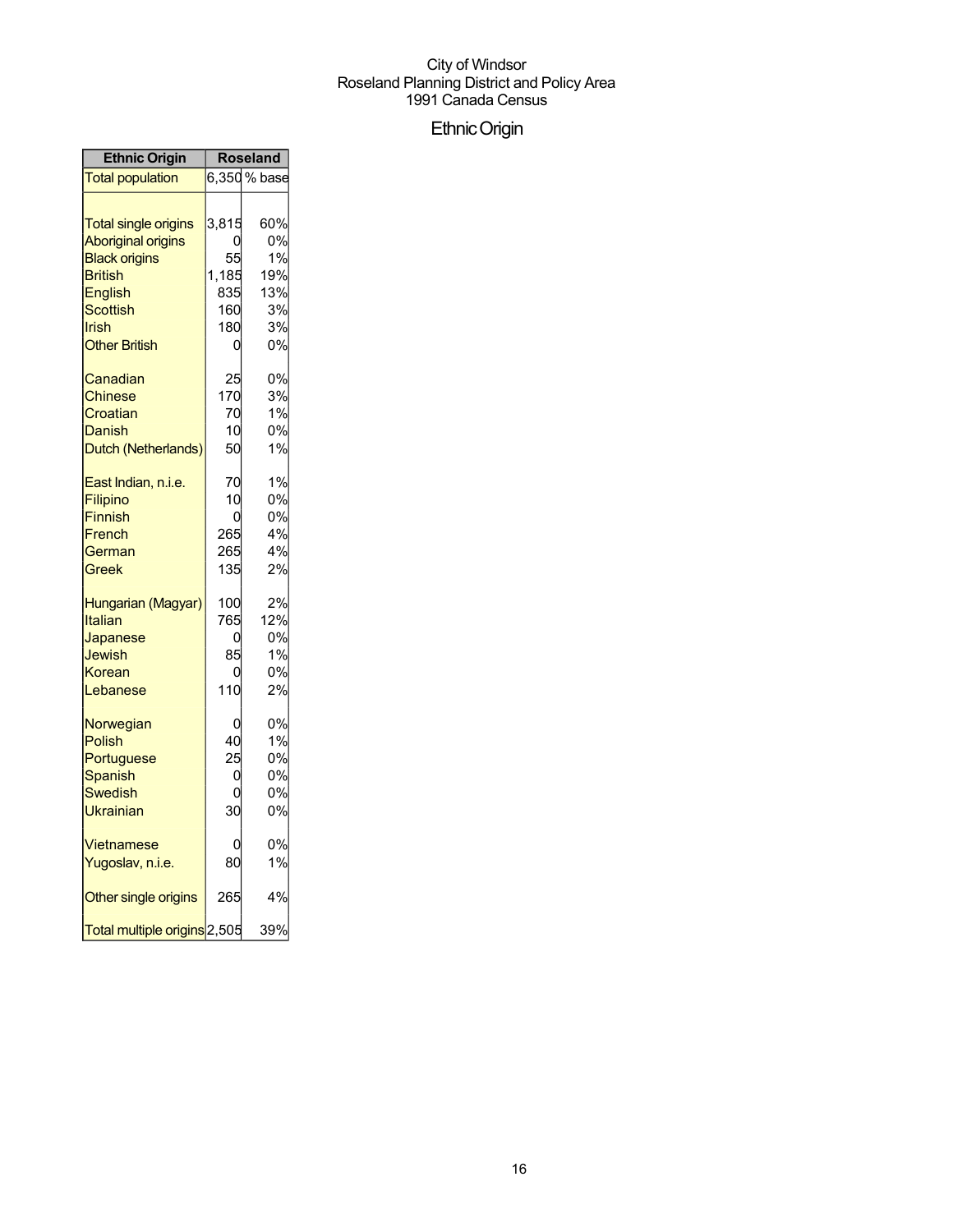## Citizenship and Immigration

| Citizenship and Immigration         | <b>Roseland</b> |              |
|-------------------------------------|-----------------|--------------|
| <b>Total population</b>             |                 | 6,350 % base |
|                                     |                 |              |
| Canadian citizens                   | 6,000           | 94%          |
| <b>Citizens other than Canadian</b> | 320             | 5%           |
| Immigration:                        |                 |              |
| Non-immigrant population            | 4,760           | 75%          |
| Born in province of residence       | 4,525           | 71%          |
|                                     |                 |              |
| Immigrant population                | 1,545           | 24%          |
| <b>United States of America</b>     | 200             | 3%           |
| <b>Central and South America</b>    | 10              | 0%           |
| Caribbean and Bermuda               | 25              | 0%           |
| <b>United Kingdom</b>               | 195             | 3%           |
| <b>Other Europe</b>                 | 880             | 14%          |
| Africa                              | 20              | 0%           |
| India                               | 25              | 0%           |
| <b>Other Asia</b>                   | 160             | 3%           |
| Oceania & Other                     | 35              | 1%           |
| Non-permanent residents             | 25              | 0%           |
| <b>Total immigrant population</b>   |                 | 1,540 % base |
| Period of immigration:              |                 |              |
| Before 1961                         | 705             | 46%          |
| 1961-1970                           | 400             | 26%          |
| 1971-1980                           | 290             | 19%          |
| 1981-1991                           | 130             | 8%           |
| 1981-1987                           | 105             | 7%           |
| 1988-1991                           | 30              | 2%           |
| Age at immigration:                 |                 |              |
| $0 - 4$ years                       | 120             | 8%           |
| 5 - 19 years                        | 415             | 27%          |
| 20 years and over                   | 990             | 64%          |
|                                     |                 |              |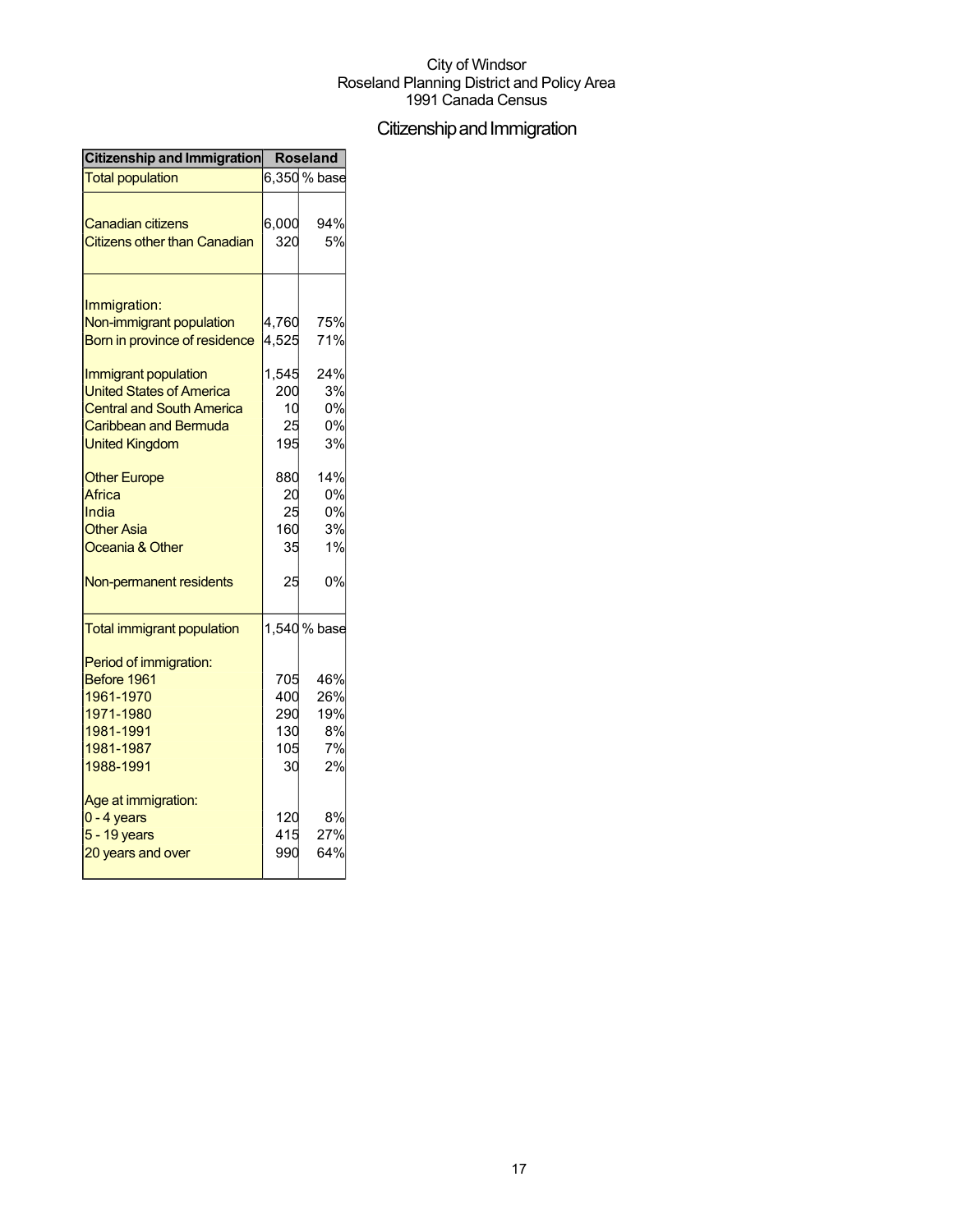## Mobility

| <b>Mobility</b>                                                                                                                      | <b>Roseland</b>                         |                                    |
|--------------------------------------------------------------------------------------------------------------------------------------|-----------------------------------------|------------------------------------|
| One-year mobility status:                                                                                                            |                                         |                                    |
| Population 1 year and over                                                                                                           |                                         | 6,240 % base                       |
| Non-movers                                                                                                                           | 5,680                                   | 91%                                |
| <b>Movers</b><br><b>Intraprovincial movers</b><br><b>Interprovincial migrants</b><br><b>External migrants</b>                        | 560<br>500<br>20<br>20                  | 9%<br>8%<br>0%<br>0%               |
| Five-year mobility status:                                                                                                           |                                         |                                    |
| Population 5 years and over 5,940 % base                                                                                             |                                         |                                    |
| Non-movers                                                                                                                           | 4,530                                   | 76%                                |
| <b>Movers</b><br>Non-migrants<br><b>Migrants</b><br><b>Internal migrants</b><br>Intraprovincial migrants<br>Interprovincial migrants | 1,430<br>925<br>480<br>430<br>375<br>60 | 24%<br>16%<br>8%<br>7%<br>6%<br>1% |
| <b>External migrants</b>                                                                                                             | 60                                      | 1%                                 |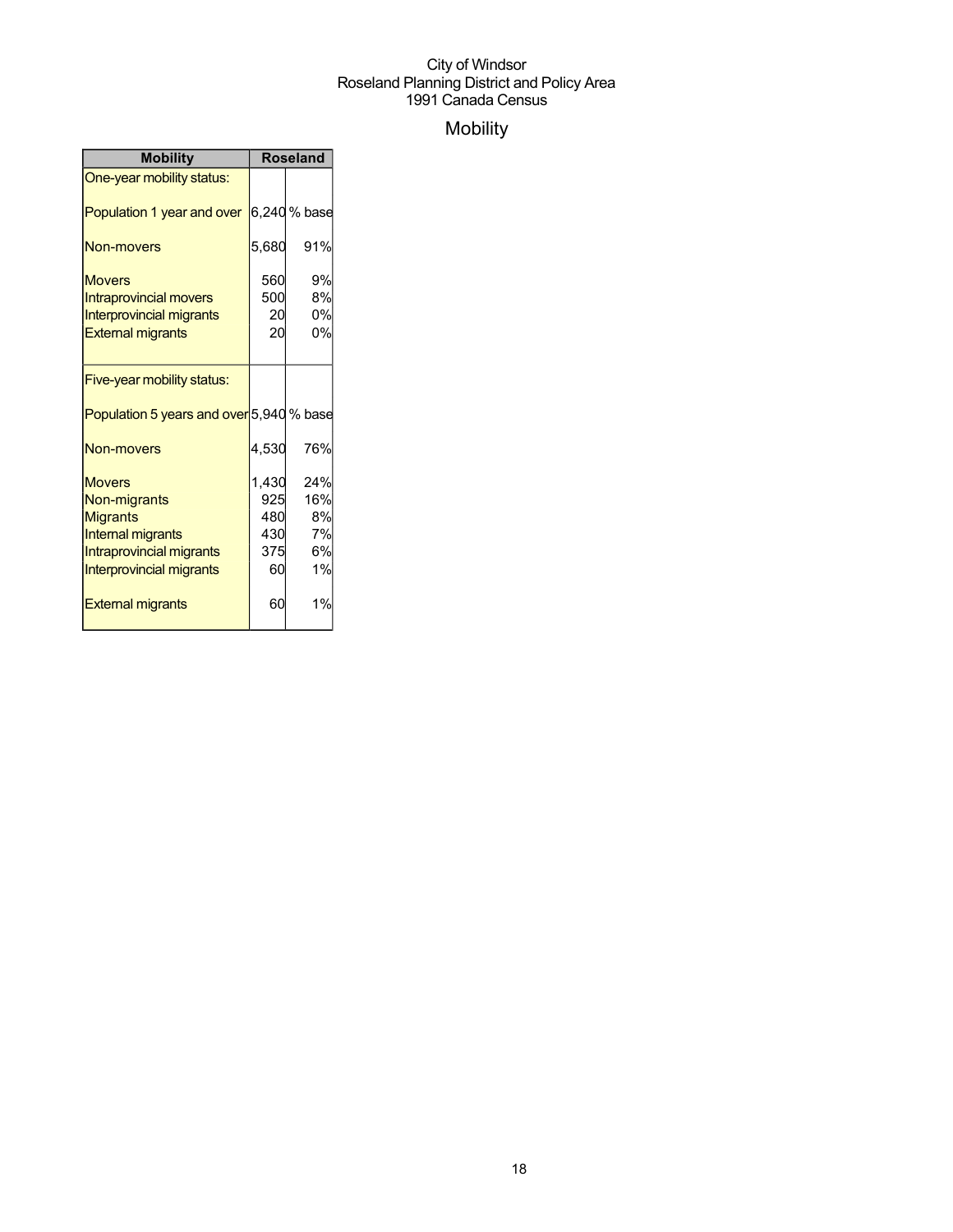## School attendance and Education level

| <b>School attendance and Education level</b>          |       | <b>Roseland</b> |
|-------------------------------------------------------|-------|-----------------|
| Population 15 to 24 years                             |       | 940 % base      |
| By school attendance:                                 |       |                 |
| Not attending school                                  | 155   | 16%             |
| <b>Attending school full time</b>                     | 745   | 79%             |
| Attending school part time                            | 45    | 5%              |
| Population over 15 years                              |       | 5,165% base     |
| By highest level of schooling:                        |       |                 |
| Less than grade 9                                     | 490   | 9%              |
| Grades 9 to 13                                        | 1,905 | 37%             |
| No secondary certificate                              | 995   | 19%             |
| With secondary certificate                            | 910   | 18%             |
| Trades certificate or diploma                         | 225   | 4%              |
| Other non-university                                  | 1,085 | 21%             |
| <b>Without certificate</b>                            | 315   | 6%              |
| With certificate                                      | 770   | 15%             |
| University - without degree                           | 600   | 12%             |
| <b>Without certificate</b>                            | 375   | 7%              |
| <b>With certificate</b>                               | 225   | 4%              |
| University - with degree                              | 870   | 17%             |
| Total with postsecondary qualifications               |       | 2,085% base     |
| Educational, recreational and counselling services    | 175   | 8%              |
| <b>Fine and applied arts</b>                          | 90    | 4%              |
| <b>Humanities and related</b>                         | 95    | 5%              |
| Social sciences and related                           | 240   | 12%             |
| Commerce, management and business administration      | 455   | 22%             |
| Agricultural and biological sciences and technologies | 105   | 5%              |
| Engineering & applied sciences                        | 100   | <b>5%</b>       |
| Engineering & applied science technologies and trades | 465   | 22%             |
| Health professions, sciences and technologies         | 300   | 14%             |
| Mathematics and physical sciences                     | 40    | 2%              |
| None and all other                                    | 0     | 0%              |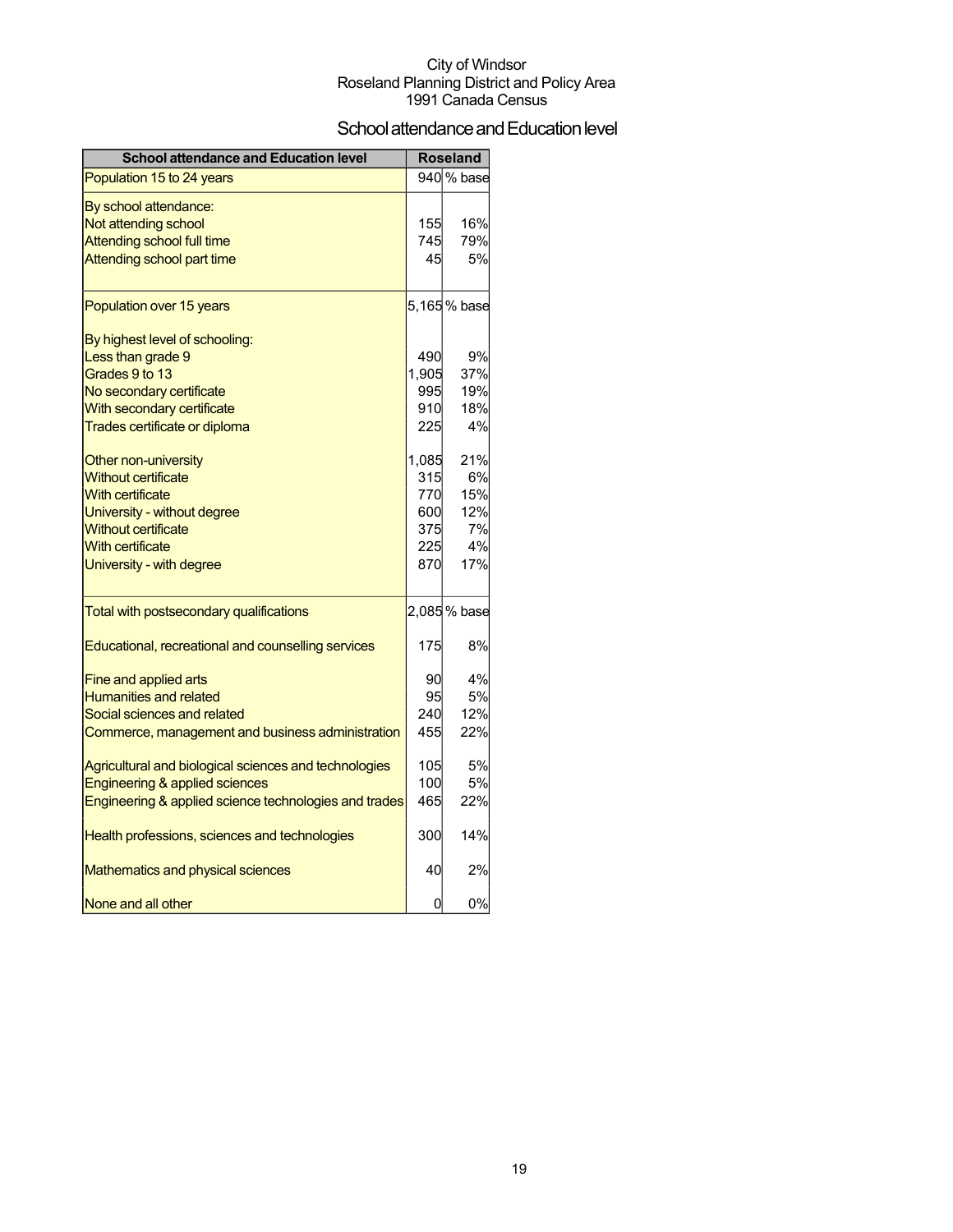## Post-secondary Education by sex

| <b>Post-secondary Education by sex</b>                |     | <b>Roseland</b> |
|-------------------------------------------------------|-----|-----------------|
| Males with postsecondary qualifications               |     | 1,190 % base    |
|                                                       |     |                 |
| Educational, recreational and counselling services    | 55  | 5%              |
| Fine and applied arts                                 | 50  | 4%              |
| <b>Humanities and related</b>                         | 55  | 5%              |
| Social sciences and related                           | 125 | 11%             |
| Commerce, management and business administration      | 235 | 20%             |
| Agricultural and biological sciences and technologies | 20  | 2%              |
| <b>Engineering &amp; applied sciences</b>             | 100 | 8%              |
| Engineering & applied science technologies and trades | 435 | 37%             |
| Health professions, sciences and technologies         | 60  | 5%              |
| Mathematics and physical sciences                     | 30  | 3%              |
| None and all other                                    | 0   | 0%              |
| Females with postsecondary qualifications             |     | 895 % base      |
|                                                       |     |                 |
| Educational, recreational and counselling services    | 120 | 13%             |
| Fine and applied arts                                 | 40  | 4%              |
| <b>Humanities and related</b>                         | 40  | 4%              |
| Social sciences and related                           | 115 | 13%             |
| Commerce, management and business administration      | 220 | 25%             |
| Agricultural and biological sciences and technologies | 85  | 9%              |
| Engineering & applied sciences                        | 0   | 0%              |
| Engineering & applied science technologies and trades | 30  | 3%              |
| Health professions, sciences and technologies         | 240 | 27%             |
| Mathematics and physical sciences                     | 10  | 1%              |
| None and all other                                    | ი   | 0%              |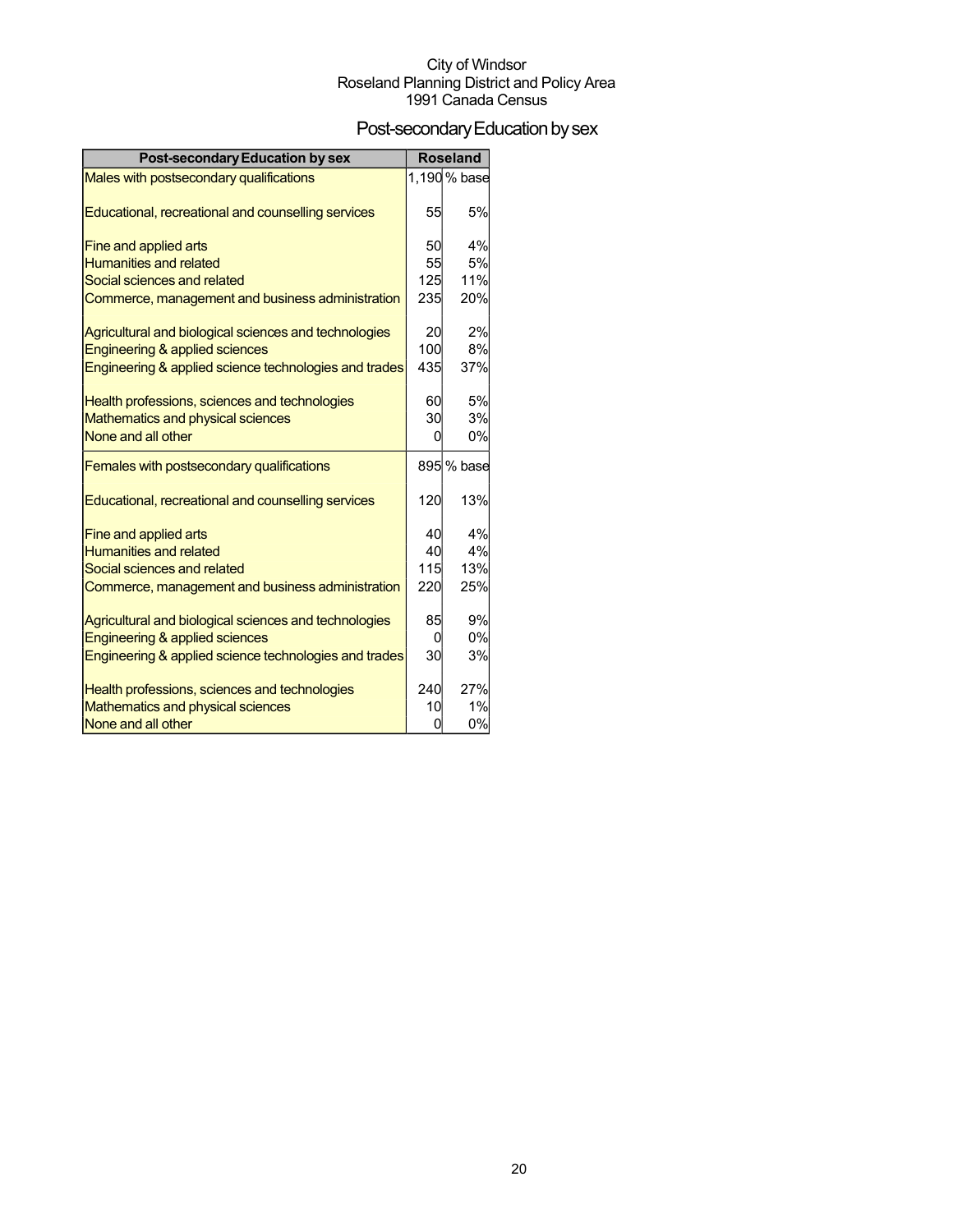### Labour Force

| <b>Labour Force</b>                  | Roseland |            |  |
|--------------------------------------|----------|------------|--|
| Total 15 years and over 5,170 % base |          |            |  |
| In labour force                      | 3,340    | 65%        |  |
| Employed                             | 3,035    | 59%        |  |
| <b>Unemployed</b>                    | 310      | 6%         |  |
| Not in the labour force              | 1,830    | 35%        |  |
| <b>Unemployment rate</b>             | 9%       |            |  |
| <b>Participation rate</b>            | 65%      |            |  |
| Total 15-24 years                    |          | 940 % base |  |
| In labour force                      | 660      | 70%        |  |
| Employed                             | 585      | 62%        |  |
| <b>Unemployed</b>                    | 70       | 7%         |  |
| Not in the labour force              | 280      | 30%        |  |
| Unemployment rate                    | 11%      |            |  |
| <b>Participation rate</b>            | 70%      |            |  |
| Total 25 years and over 4,205 % base |          |            |  |
| In labour force                      | 2,680    | 64%        |  |
| Employed                             | 2,450    | 58%        |  |
| <b>Unemployed</b>                    | 220      | 5%         |  |
| Not in the labour force              | 1,540    | 37%        |  |
| Unemployment rate                    | 8%       |            |  |
| <b>Participation rate</b>            | 64%      |            |  |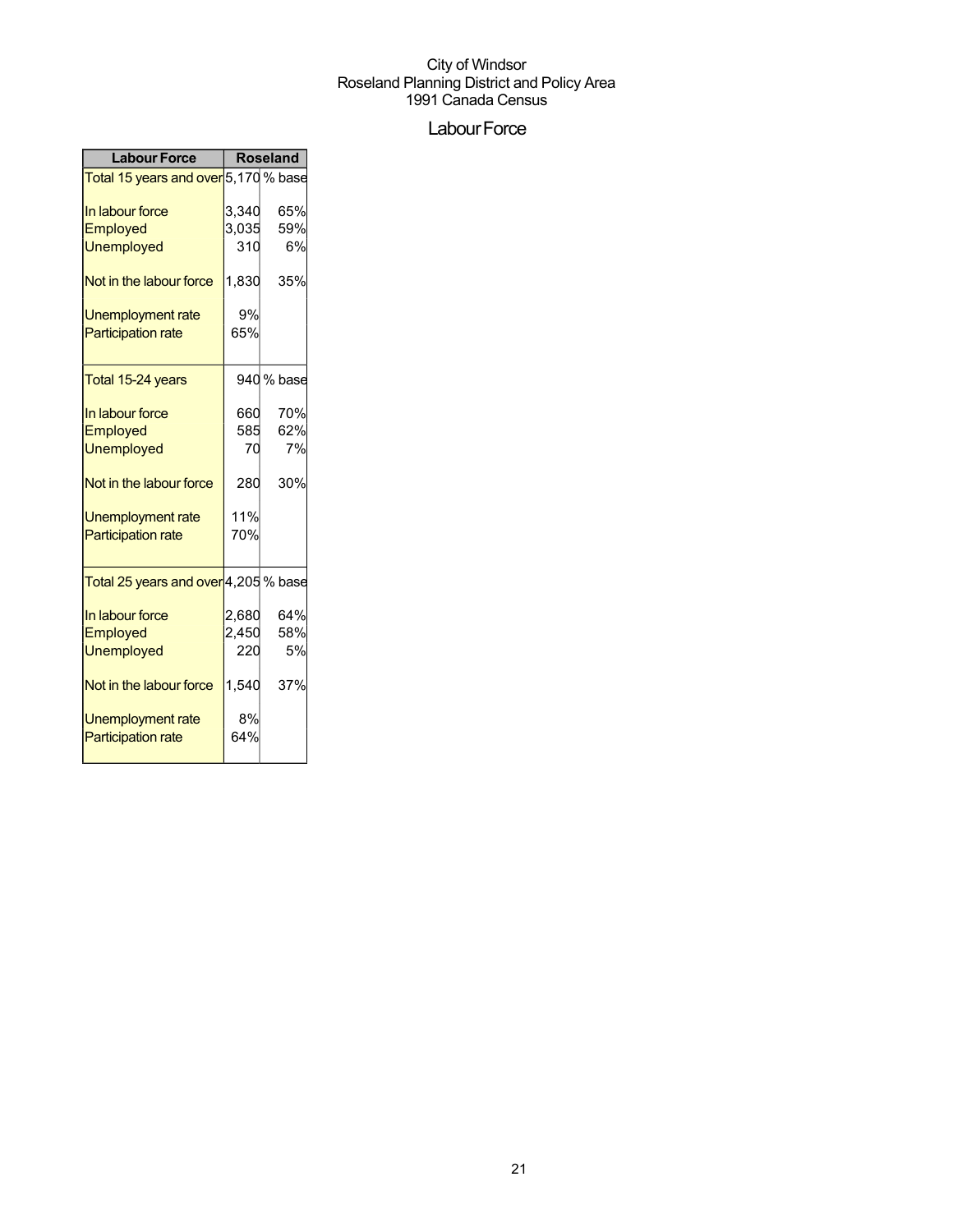## Labour Force - Males

| <b>Labour Force - Males</b>          | <b>Roseland</b> |            |
|--------------------------------------|-----------------|------------|
| Males 15 years and over 2,590 % base |                 |            |
| In labour force                      | 1,855           | 72%        |
| Employed                             | 1,700           | 66%        |
| <b>Unemployed</b>                    | 145             | 6%         |
| Not in the labour force              | 735             | 28%        |
| Unemployment rate                    | 8%              |            |
| <b>Participation rate</b>            | 72%             |            |
| Males 15-24 years                    |                 | 465 % base |
| In labour force                      | 345             | 74%        |
| Employed                             | 300             | 65%        |
| <b>Unemployed</b>                    | 45              | 10%        |
| Not in the labour force              | 130             | 28%        |
| Unemployment rate                    | 13%             |            |
| <b>Participation rate</b>            | 74%             |            |
| Males 25 years and over 2,120 % base |                 |            |
| In labour force                      | 1,515           | 71%        |
| Employed                             | 1,415           | 67%        |
| <b>Unemployed</b>                    | 100             | 5%         |
| Not in the labour force              | 600             | 28%        |
| Unemployment rate                    | 7%              |            |
| <b>Participation rate</b>            | 71%             |            |
|                                      |                 |            |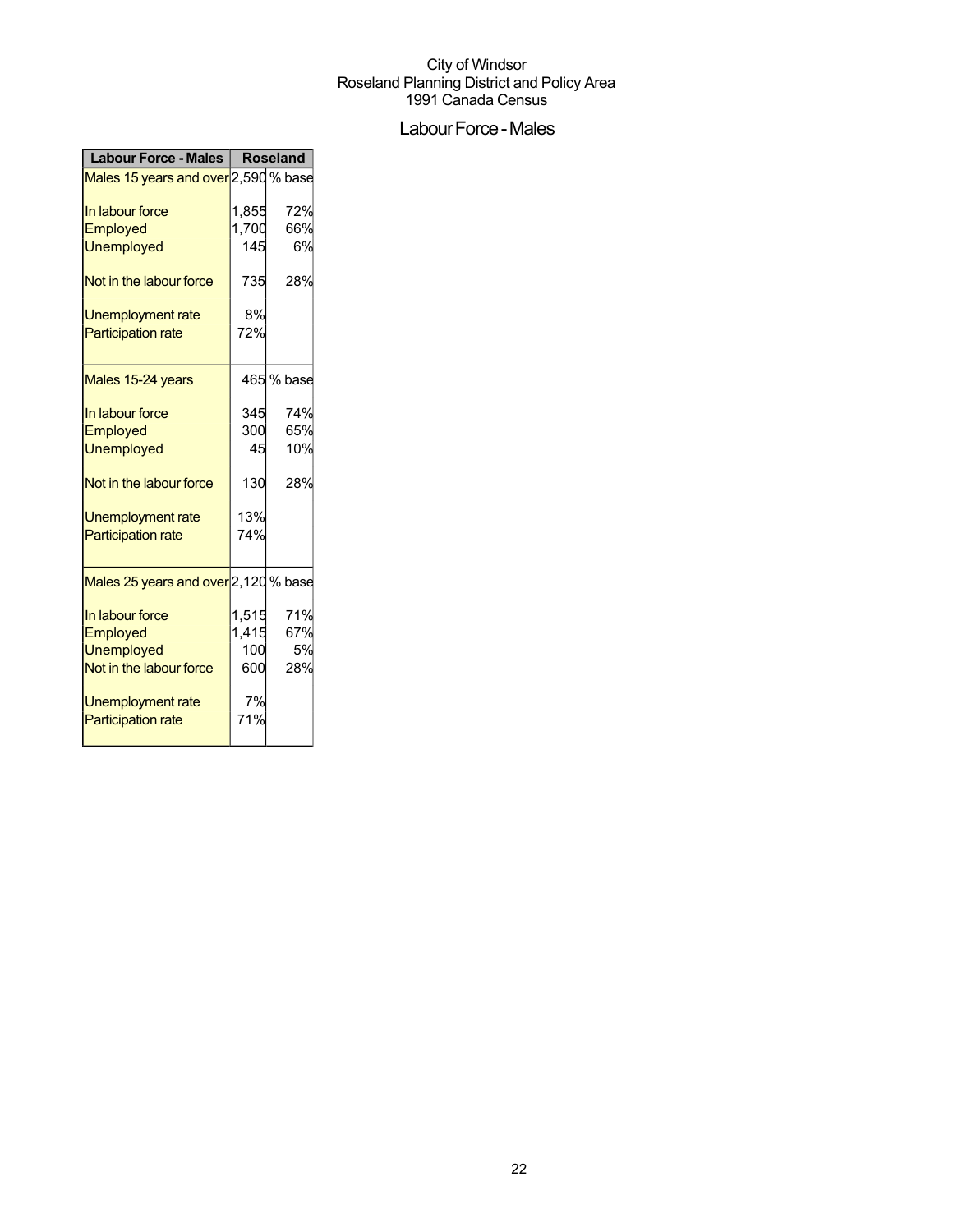## Labour Force - Females

| <b>Labour Force - Females</b>          | <b>Roseland</b> |            |
|----------------------------------------|-----------------|------------|
| Females 15 years and over 2,575 % base |                 |            |
| In labour force                        | 1.495           | 58%        |
| Employed                               | 1,340           | 52%        |
| <b>Unemployed</b>                      | 160             | 6%         |
| Not in the labour force                | 1,085           | 42%        |
| Unemployment rate                      | 11%             |            |
| <b>Participation rate</b>              | 58%             |            |
| Females 15-24 years                    |                 | 480 % base |
| In labour force                        | 320             | 67%        |
| Employed                               | 295             | 61%        |
| <b>Unemployed</b>                      | 35              | 7%         |
| Not in the labour force                | 155             | 32%        |
| Unemployment rate                      | 11%             |            |
| <b>Participation rate</b>              | 67%             |            |
| Females 25 years and over 2,095 % base |                 |            |
| In labour force                        | 1,160           | 55%        |
| Employed                               | 1,045           | 50%        |
| <b>Unemployed</b>                      | 120             | 6%         |
| Not in the labour force                | 940             | 45%        |
| Unemployment rate                      | 10%             |            |
| <b>Participation rate</b>              | 55%             |            |
|                                        |                 |            |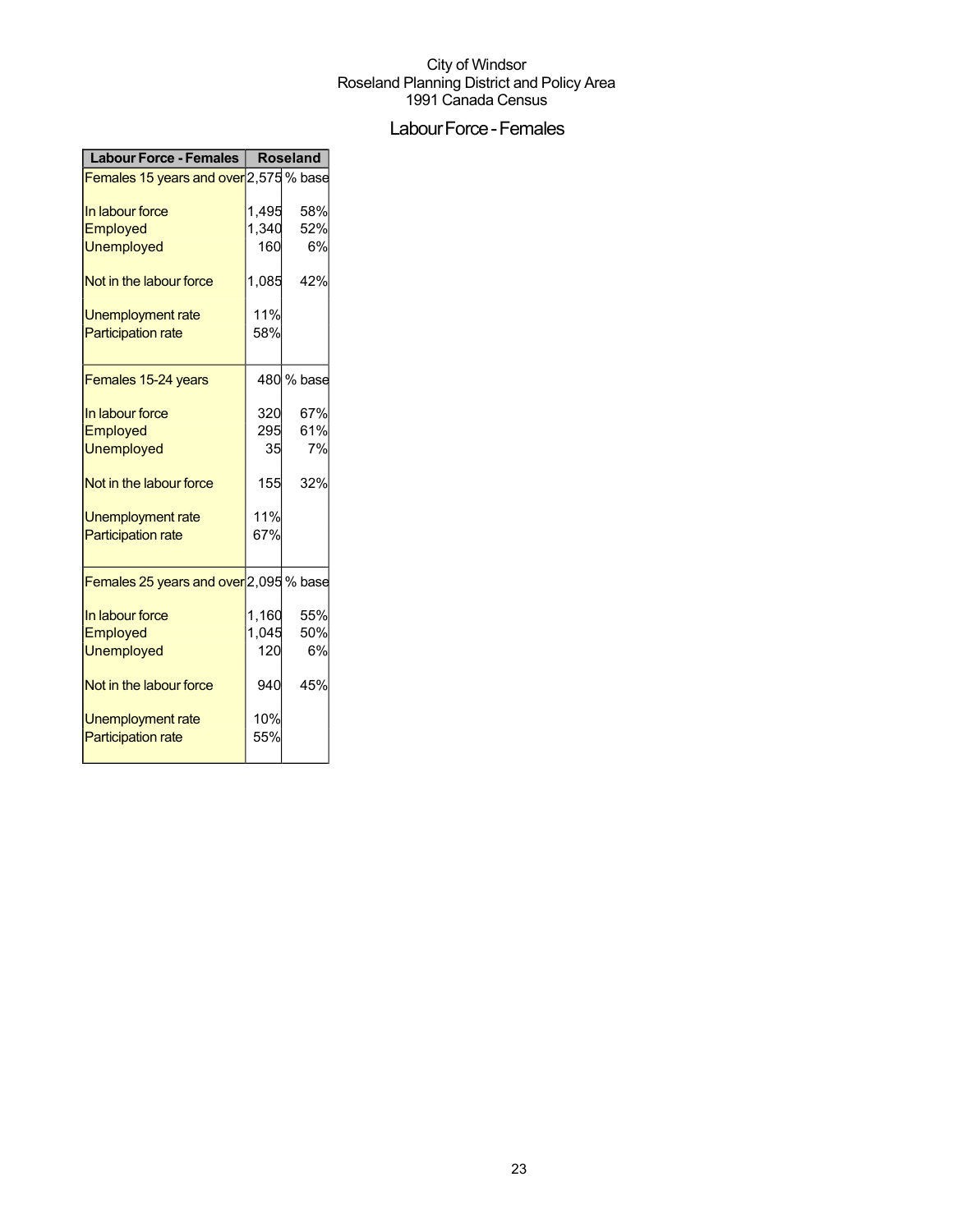## Labour Force - Females with Children

| <b>Labour Force - Females with Children</b>                    |     | Roseland     |
|----------------------------------------------------------------|-----|--------------|
| Females, 15 years and older, no children at home               |     | 1,410 % base |
| In the labour force                                            | 650 | 46%          |
| <b>Employed</b>                                                | 590 | 42%          |
| <b>Unemployed</b>                                              | 70  | 5%           |
| Not in the labour force                                        | 745 | 53%          |
| Unemployment rate                                              | 11% |              |
| <b>Participation rate</b>                                      | 46% |              |
| Females 15 years and older with children at home               |     | 1,170% base  |
|                                                                |     |              |
| In the labour force                                            | 835 | 71%          |
| Employed                                                       | 725 | 62%          |
| <b>Unemployed</b>                                              | 100 | 9%           |
| Not in the labour force                                        | 340 | 29%          |
| Unemployment rate                                              | 12% |              |
| <b>Participation rate</b>                                      | 71% |              |
| Females with children under 6 years only                       |     | 150 % base   |
| In the labour force                                            | 110 | 73%          |
| Employed                                                       | 85  | 57%          |
| <b>Unemployed</b>                                              | 20  | 13%          |
| Not in the labour force                                        | 55  | 37%          |
|                                                                |     |              |
| Unemployment rate                                              | 18% |              |
| <b>Participation rate</b>                                      | 73% |              |
| Females with children under 6 and children six years and older |     | 115 % base   |
| In the labour force                                            | 100 | 87%          |
| Employed                                                       | 90  | 78%          |
| <b>Unemployed</b>                                              | 20  | 17%          |
| Not in the labour force                                        | 20  | 17%          |
| Unemployment rate                                              | 20% |              |
| <b>Participation rate</b>                                      | 87% |              |
| Females with children over 6 years only                        |     | 890 % base   |
| In the labour force                                            | 630 | 71%          |
| Employed                                                       | 550 | 62%          |
| <b>Unemployed</b>                                              | 80  | 9%           |
| Not in the labour force                                        | 270 | 30%          |
| <b>Unemployment rate</b>                                       | 13% |              |
| <b>Participation rate</b>                                      | 71% |              |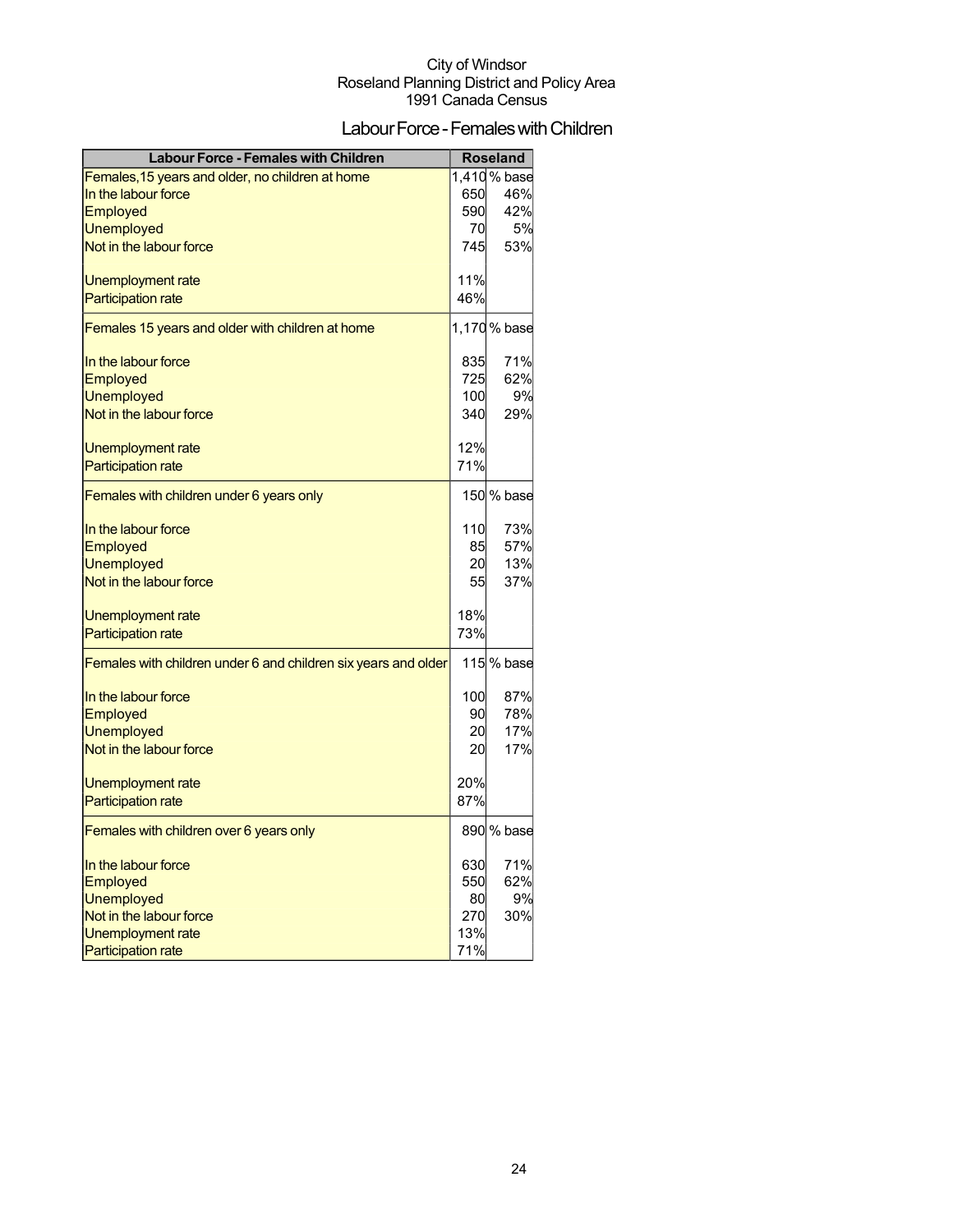## Fertility

| <b>Fertility</b>                                                          |       | <b>Roseland</b> |
|---------------------------------------------------------------------------|-------|-----------------|
| Ever-married women 15 years and older, by children ever born 2,000 % base |       |                 |
|                                                                           |       |                 |
| No child                                                                  | 210   | 11%             |
| 1 child                                                                   | 260   | 13%             |
| 2 children                                                                | 700   | 35%             |
| 3 children                                                                | 585   | 29%             |
| 4 or more children                                                        | 250   | 13%             |
| Children ever-born per 1000                                               | 2,256 |                 |
| Ever-married women 15-44 years                                            | 710   |                 |
| Children ever-born per 1000                                               | 1,938 |                 |
| Single women 15 years and over                                            | 580   |                 |
| Children ever-born per 1000                                               | 97    |                 |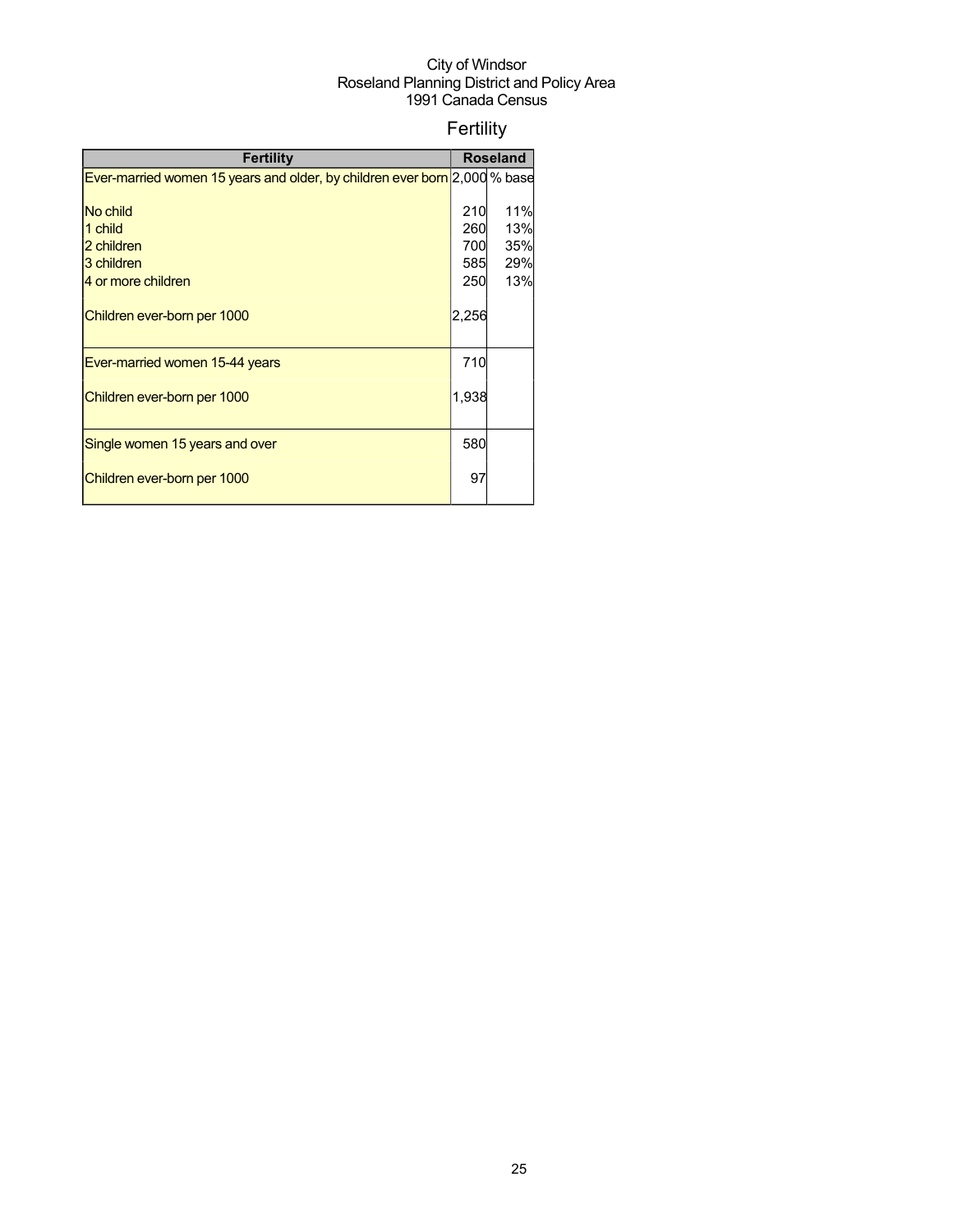## Industry

| <b>Industry</b>                                    | <b>Roseland</b> |     |
|----------------------------------------------------|-----------------|-----|
| Total labour force 15 years and older 3,330 % base |                 |     |
| <b>Total for all industries</b>                    | 3,285           | 99% |
| <b>Agriculture and related</b>                     | 35              | 1%  |
| <b>Fishing and trapping</b>                        |                 | 0%  |
| Logging and forestry                               |                 | 0%  |
| Mining, quarrying & oil wells                      |                 | 0%  |
| Manufacturing                                      | 700             | 21% |
| Construction                                       | 205             | 6%  |
| <b>Transportation and storage</b>                  | 60              | 2%  |
| <b>Communication and utilities</b>                 | 70              | 2%  |
| <b>Wholesale trade</b>                             | 85              | 3%  |
| <b>Retail trade</b>                                | 550             | 17% |
| <b>Finance and insurance</b>                       | 100             | 3%  |
| Real estate and insurance agents                   | 80              | 2%  |
| <b>Business service</b>                            | 160             | 5%  |
| Government service                                 | 130             | 4%  |
| <b>Educational service</b>                         | 335             | 10% |
| <b>Health and social service</b>                   | 355             | 11% |
| Accommodation & food service                       | 200             | 6%  |
| Other service industries                           | 160             | 5%  |
|                                                    |                 |     |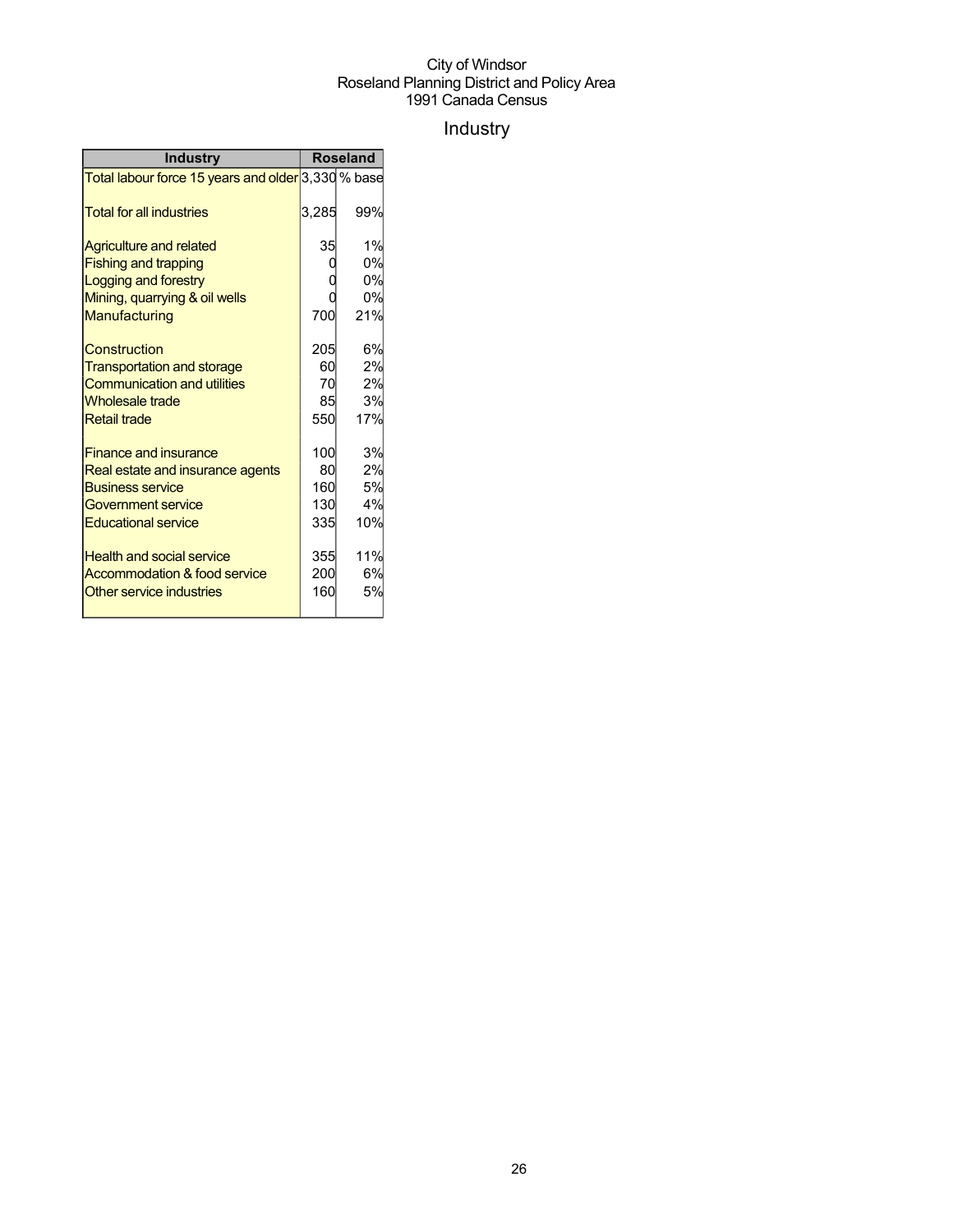## **Occupation**

| <b>Occupation</b>                             |     | <b>Roseland</b> |
|-----------------------------------------------|-----|-----------------|
| <b>Total for all occupations</b>              |     | 3,280 % base    |
|                                               |     |                 |
| <b>Managerial and administrative</b>          | 440 | 13%             |
| Natural sciences, engineering and mathematics | 135 | 4%              |
| Social sciences & related                     | 100 | 3%              |
| <b>Religion</b>                               | 10  | 0%              |
| <b>Teaching and related</b>                   | 235 | 7%              |
| <b>Medicine and health</b>                    | 255 | 8%              |
| Art, literary, recreational                   | 35  | 1%              |
| <b>Clerical and related</b>                   | 580 | 18%             |
| <b>Sales</b>                                  | 325 | 10%             |
| <b>Service</b>                                | 290 | 9%              |
| Farming, horticultural and animal husbandry   | 35  | 1%              |
| Fishing, trapping and related                 | 0   | 0%              |
| <b>Forestry and logging</b>                   | 10  | 0%              |
| Mining, quarrying, oil & gas                  | 0   | 0%              |
| Processing                                    | 30  | 1%              |
| <b>Machining and related</b>                  | 150 | 5%              |
| Product fabricating, assembly and repairing   | 275 | 8%              |
| <b>Construction trades</b>                    | 130 | 4%              |
| <b>Transport equipment operating</b>          | 75  | 2%              |
| Material handling & related                   | 40  | 1%              |
| Other crafts, equipment operating             | 20  | 1%              |
| Occupations not elsewhere classified          | 65  | 2%              |
|                                               |     |                 |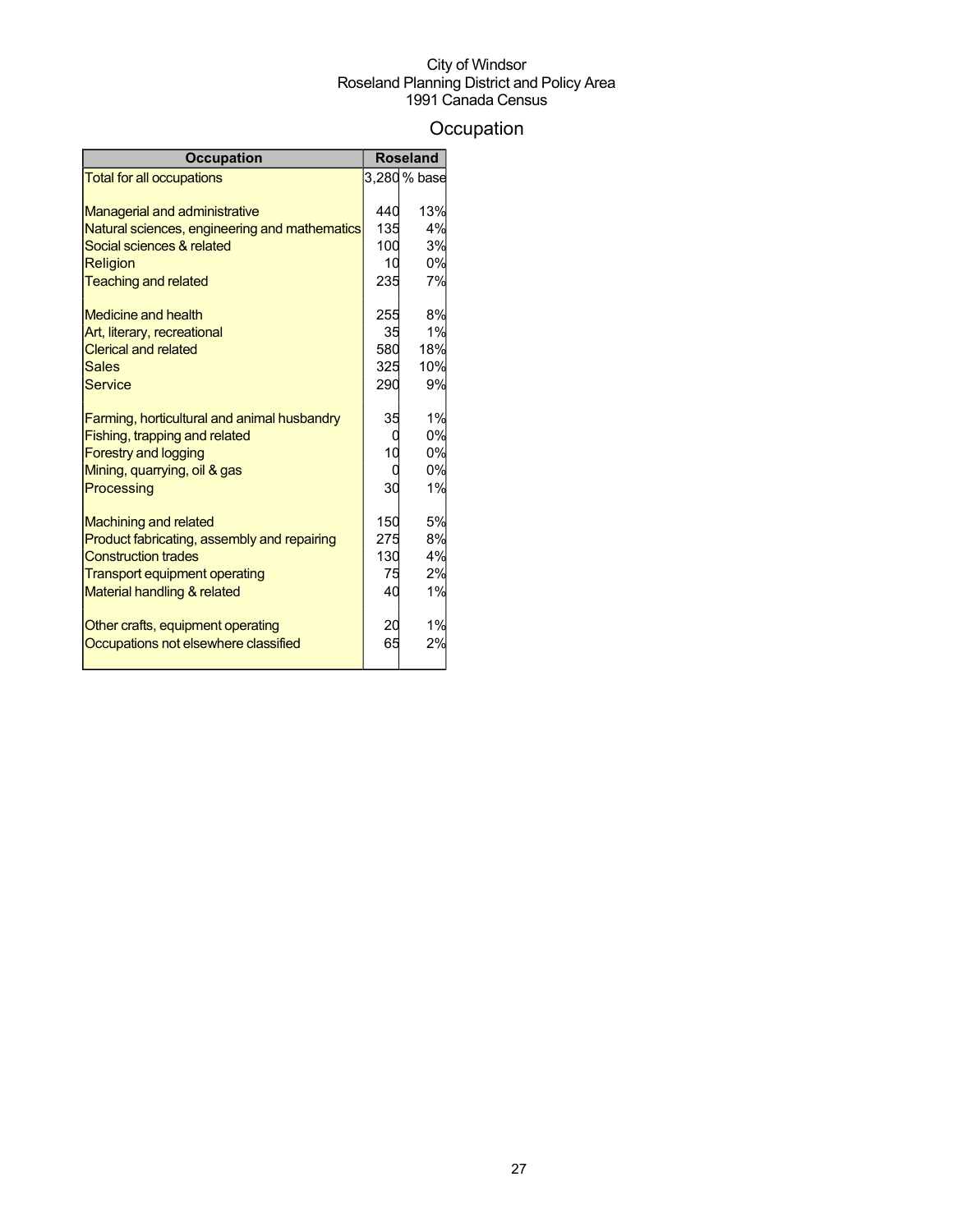## Occupation-Males

| <b>Occupation - Males</b>                     |     | <b>Roseland</b> |
|-----------------------------------------------|-----|-----------------|
| Males, all occupations                        |     | 1,825 % base    |
|                                               |     |                 |
| Managerial, administrative                    | 275 | 15%             |
| Natural sciences, engineering and mathematics | 125 | 7%              |
| Social sciences & related                     | 50  | 3%              |
| <b>Religion</b>                               | 10  | 1%              |
| <b>Teaching and related</b>                   | 120 | 7%              |
| <b>Medicine and health</b>                    | 85  | 5%              |
| Art, literary, recreational                   | 20  | 1%              |
| <b>Clerical and related</b>                   | 120 | 7%              |
| <b>Sales</b>                                  | 180 | 10%             |
| <b>Service</b>                                | 120 | 7%              |
| Farming, horticultural and animal husbandry   | 35  | 2%              |
| Fishing, trapping and related                 |     | 0%              |
| <b>Forestry and logging</b>                   | 10  | 1%              |
| Mining, quarrying, oil & gas                  |     | 0%              |
| Processing                                    | 20  | 1%              |
| <b>Machining and related</b>                  | 150 | 8%              |
| Product fabricating, assembly and repairing   | 215 | 12%             |
| <b>Construction trades</b>                    | 130 | 7%              |
| <b>Transport equipment operating</b>          | 55  | 3%              |
| Material handling & related                   | 20  | 1%              |
| Other crafts, equipment operating             | 20  | 1%              |
| Occupations not elsewhere classified          | 45  | 2%              |
|                                               |     |                 |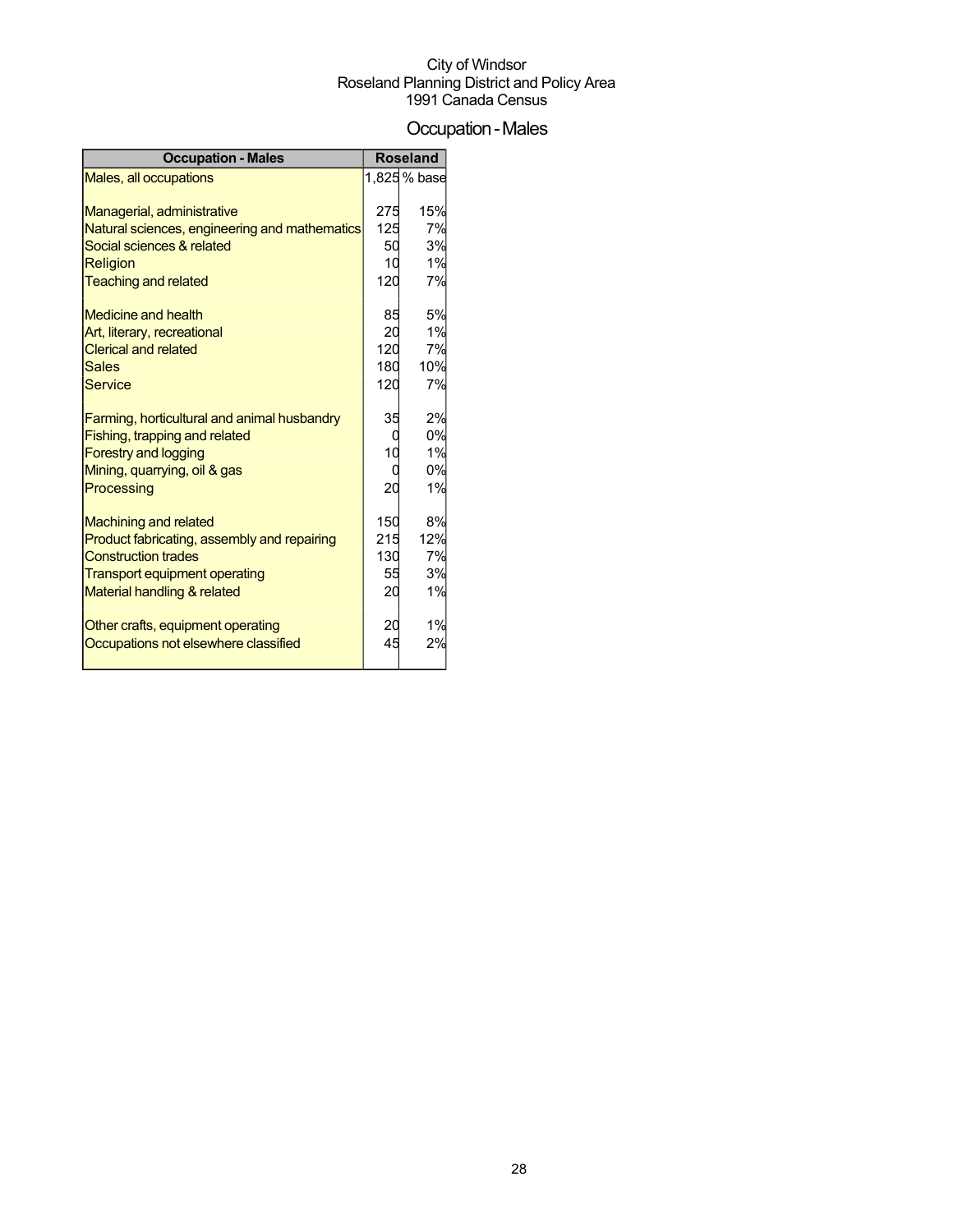## Occupation-Females

| <b>Occupation - Females</b>                   |     | <b>Roseland</b> |
|-----------------------------------------------|-----|-----------------|
| Females, all occupations                      |     | 1,455 % base    |
|                                               |     |                 |
| Managerial, administrative                    | 165 | 11%             |
| Natural sciences, engineering and mathematics | 10  | 1%              |
| Social sciences & related                     | 50  | 3%              |
| <b>Religion</b>                               | O   | 0%              |
| <b>Teaching and related</b>                   | 115 | 8%              |
| Medicine and health                           | 170 | 12%             |
| Art, literary, recreational                   | 15  | 1%              |
| <b>Clerical and related</b>                   | 460 | 32%             |
| <b>Sales</b>                                  | 145 | 10%             |
| <b>Service</b>                                | 170 | 12%             |
| Farming, horticultural and animal husbandry   |     | 0%              |
| Fishing, trapping and related                 |     | 0%              |
| <b>Forestry and logging</b>                   |     | 0%              |
| Mining, quarrying, oil & gas                  |     | 0%              |
| Processing                                    | 10  | 1%              |
| <b>Machining and related</b>                  | 0   | 0%              |
| Product fabricating, assembly and repairing   | 60  | 4%              |
| <b>Construction trades</b>                    | C   | 0%              |
| Transport equipment operating                 | 20  | 1%              |
| Material handling & related                   | 20  | 1%              |
|                                               |     |                 |
| Other crafts, equipment operating             |     | 0%              |
| Occupations not elsewhere classified          | 20  | 1%              |
|                                               |     |                 |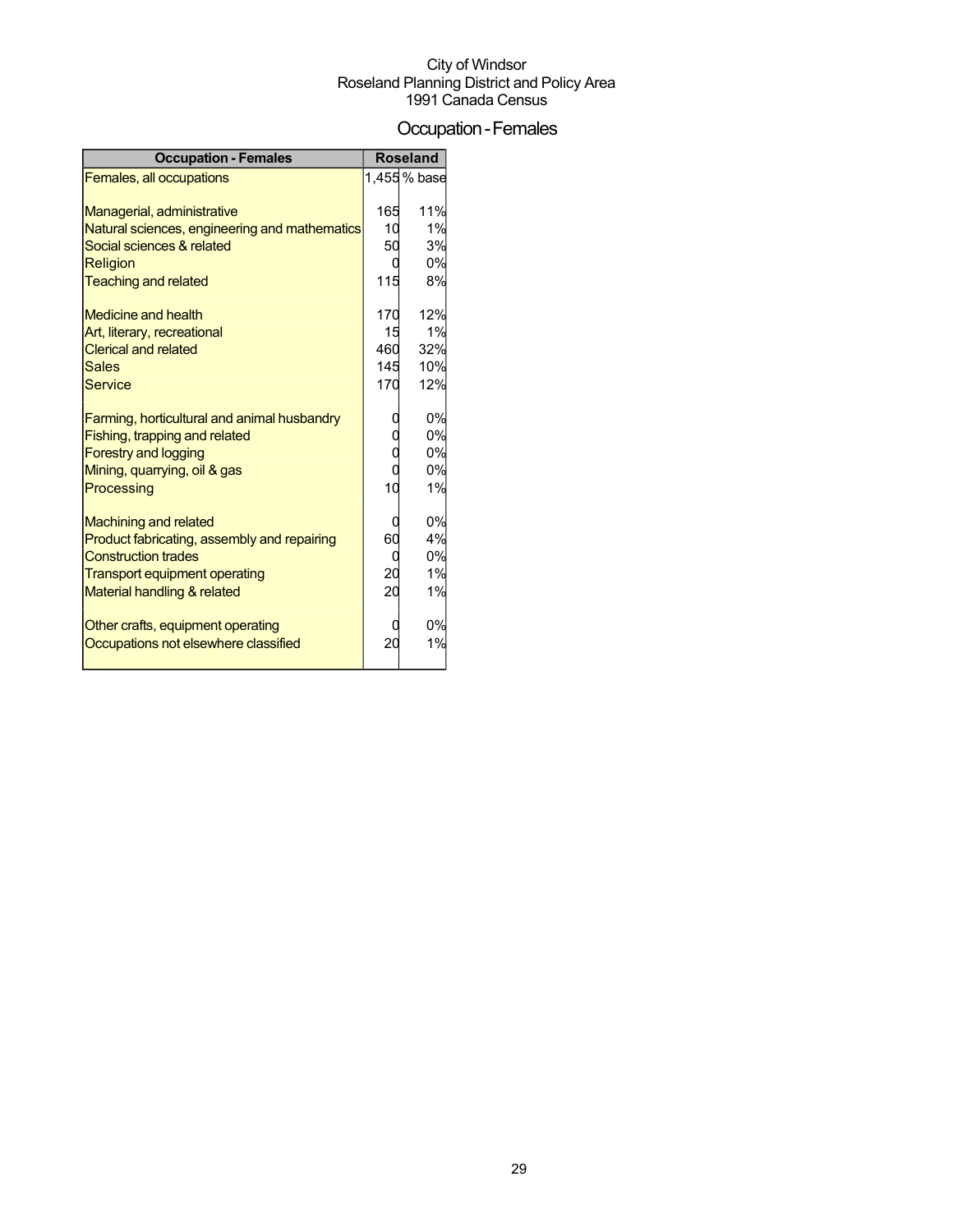## ClassofWorker

| <b>Class of Worker</b>               | <b>Roseland</b> |              |  |
|--------------------------------------|-----------------|--------------|--|
| <b>Total - All classes of worker</b> |                 | 3,285 % base |  |
| <b>Paid workers</b>                  | 3,130           | 95%          |  |
| <b>Employees</b>                     | 2,965           | 90%          |  |
| Self-employed (incorporated)         | 150             | 5%           |  |
| Self-employed (unincorporated)       | 135             | 4%           |  |
| <b>Unpaid family workers</b>         |                 | 0%           |  |
| Males - All classes of worker        |                 | 1,825 % base |  |
| <b>Paid workers</b>                  | 1,700           | 93%          |  |
| <b>Employees</b>                     | 1,565           | 86%          |  |
| Self-employed (incorporated)         | 130             | 7%           |  |
| Self-employed (unincorporated)       | 125             | 7%           |  |
| <b>Unpaid family workers</b>         |                 | 0%           |  |
| <b>Females - All classes</b>         |                 | 1,460 % base |  |
| <b>Paid workers</b>                  | 1,430           | 98%          |  |
| <b>Employees</b>                     | 1,400           | 96%          |  |
| Self-employed (incorporated)         | 20              | 1%           |  |
| Self-employed (unincorporated)       | 10              | 1%           |  |
| <b>Unpaid family workers</b>         |                 | 0%           |  |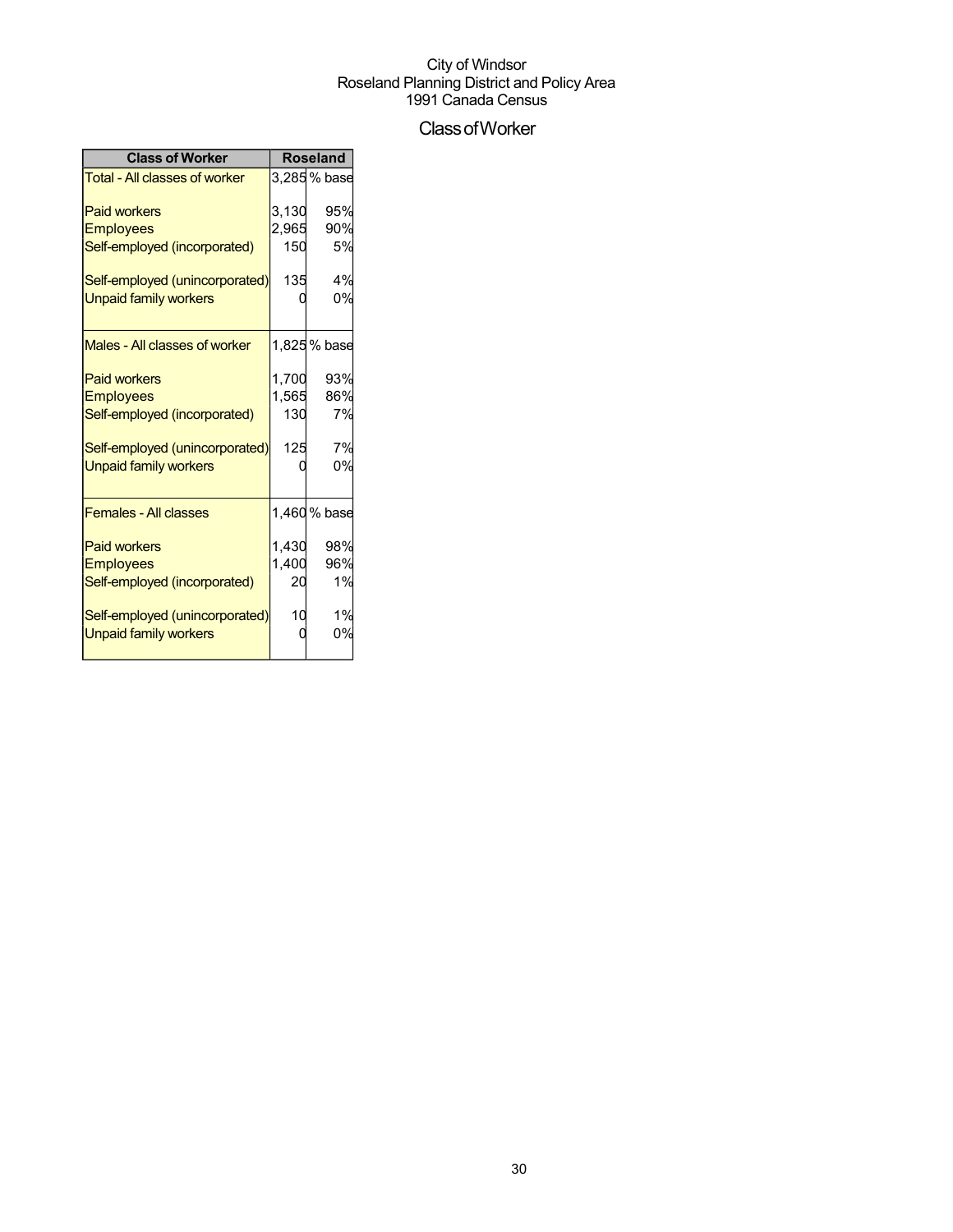## Place of Work

| <b>Place of Work</b>                                                |                  | <b>Roseland</b> |
|---------------------------------------------------------------------|------------------|-----------------|
| <b>Total in labour force</b>                                        |                  | 3,035% base     |
| Usual place of work:                                                | 2,700            | 89%             |
| In Census Sub-division of residence 2,510                           |                  | 83%             |
| In different Census Sub-division<br>In Census Division of residence | 175<br>165       | 6%<br>5%        |
| At home<br><b>Outside Canada</b><br>No usual place of work          | 165<br>175<br>10 | 5%<br>6%<br>0%  |
| Males in labour force                                               |                  | 1,710% base     |
| Usual place of work:                                                | 1,545            | 90%             |
| In Census Sub-division of residence 1,405                           |                  | 82%             |
| In different Census Sub-division<br>In Census Division of residence | 125<br>105       | 7%<br>6%        |
| At home<br><b>Outside Canada</b><br>No usual place of work          | 80<br>85<br>10   | 5%<br>5%<br>1%  |
| <b>Females in labour force</b>                                      |                  | 1,325% base     |
| Usual place of work:                                                | 1,155            | 87%             |
| In Census Sub-division of residence 1,105                           |                  | 83%             |
| In different Census Sub-division<br>In Census Division of residence | 50<br>60         | 4%<br>5%        |
| At home<br><b>Outside Canada</b><br>No usual place of work          | 85<br>90<br>0    | 6%<br>7%<br>0%  |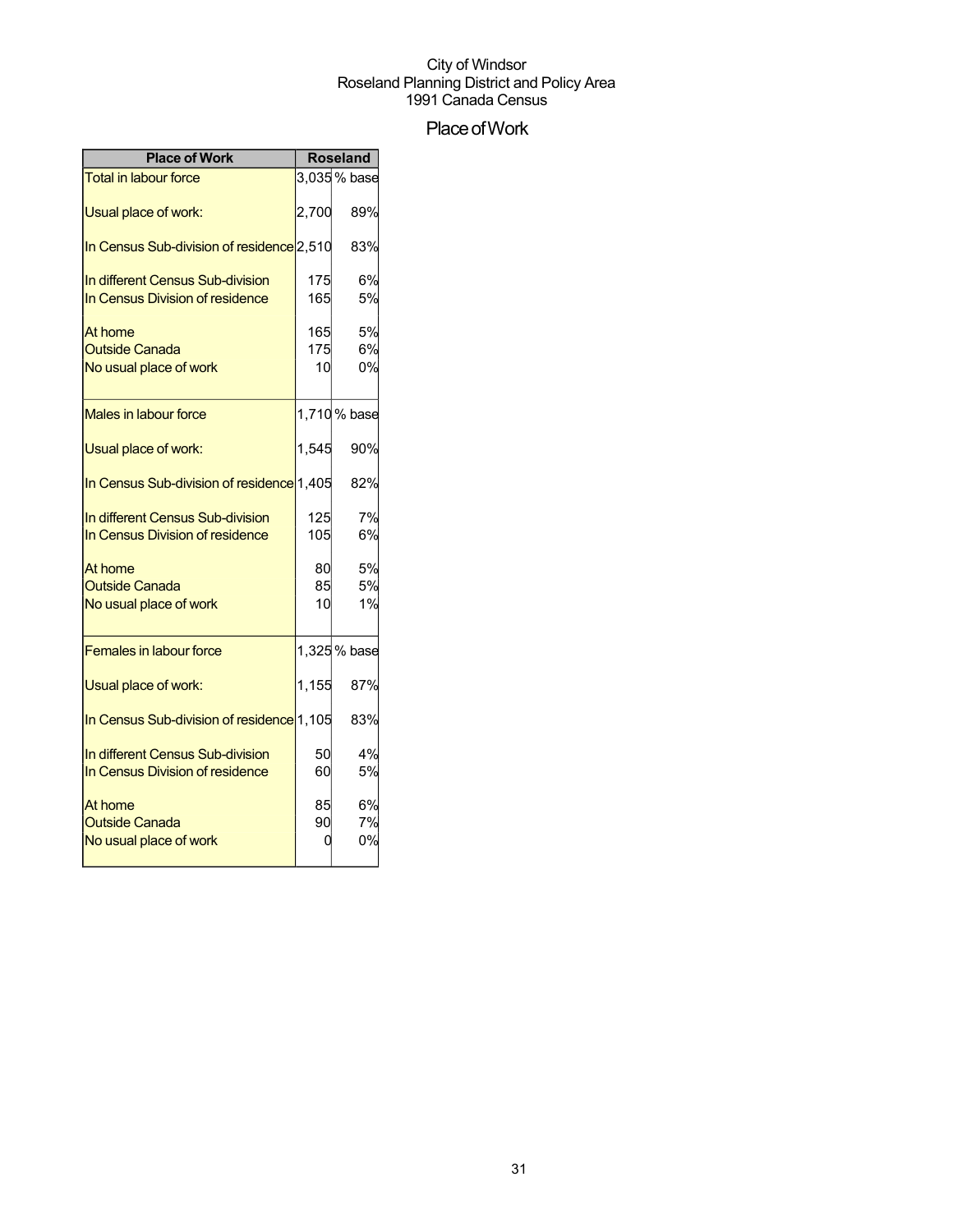## Families in Labour Force

| <b>Families in Labour Force</b>                                                                                                                                                    | <b>Roseland</b>            |                                        |  |
|------------------------------------------------------------------------------------------------------------------------------------------------------------------------------------|----------------------------|----------------------------------------|--|
| Census families in private<br>households                                                                                                                                           |                            | 1,840 % base                           |  |
| Married & common-law families 1,740<br>No member in labour force<br>Some members in labour force 1,410<br>One member only<br>Two or more members<br><b>Couples in labour force</b> | 315<br>370<br>1,045<br>905 | 95%<br>17%<br>77%<br>20%<br>57%<br>49% |  |
| Lone-parent families<br>No member in labour force<br>Some members in labour force<br><b>Parent in labour force</b>                                                                 | 105<br>10<br>85<br>100     | 6%<br>1%<br>5%<br>5%                   |  |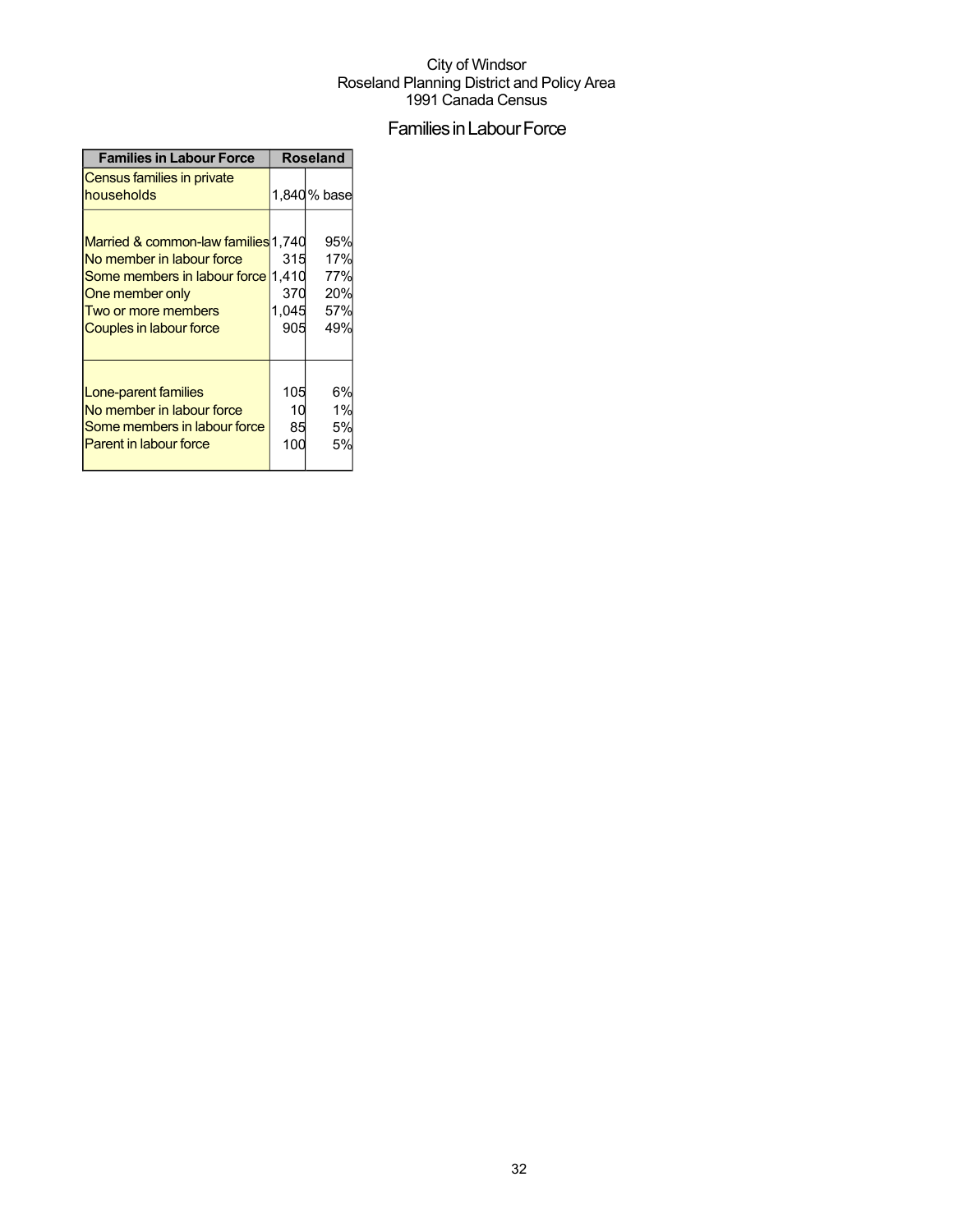## Income - full and part-time employment

| Income - full and part-time employment | <b>Roseland</b> |
|----------------------------------------|-----------------|
| <b>Males and females</b>               |                 |
| Worked full year, full time            | 1,490           |
| Average employment income              | \$44,966        |
| Aggregate income (000)                 | \$67,000        |
| Worked part year or part time          | 1.415           |
| Average employment income              | \$15,669        |
| Aggregate income (000)                 | \$22,171        |
| <b>Males</b>                           |                 |
| Worked full year, full time            | 1,105           |
| Average employment income              | \$48,302        |
| Aggregate income (000)                 | \$53,374        |
| Worked part year or part time          | 595             |
| Average employment income              | \$19,430        |
| Aggregate income (000)                 | \$11,561        |
| <b>Females</b>                         |                 |
| Worked full year, full time            | 385             |
| Average employment income              | \$35,392        |
| Aggregate income (000)                 | \$13,626        |
| Worked part year or part time          | 820             |
| Average employment income              | \$12,939        |
| Aggregate income (000)                 | \$10,610,000    |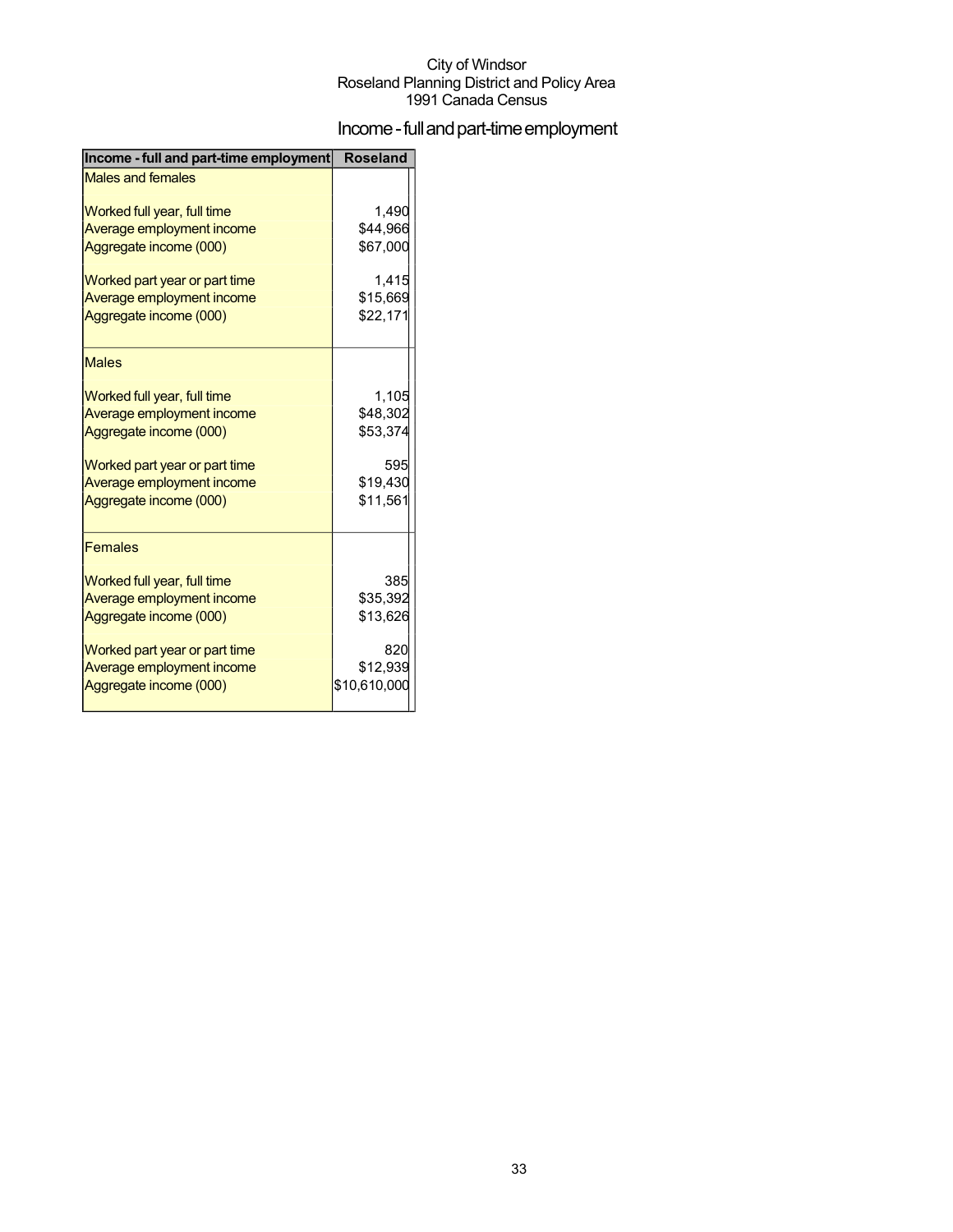## Income - Individual Source of Income

| Income - Individual<br><b>Source of Income</b> | <b>Roseland</b> |                        |
|------------------------------------------------|-----------------|------------------------|
| Total 15 years and over with income            |                 | 4,655 % base           |
| <b>Under \$7,500</b><br>\$7,500 - \$14,999     |                 | 94020.20%<br>66514.30% |
| \$15,000 - \$29,999                            |                 | 1,25026.90%            |
| \$30,000 and over                              |                 | 1,75037.60%            |
|                                                |                 |                        |
| Average income                                 | \$29,933        |                        |
| Aggregate income (000)                         | \$139,337       |                        |
| <b>Median income</b>                           | \$24,075        |                        |
| Males 15 years and over with income            |                 | 2,465 % base           |
| <b>Under \$7,500</b>                           |                 | 29512.00%              |
| \$7,500 - \$14,999                             |                 | 235 9.50%              |
| \$15,000 - \$29,999                            |                 | 60024.30%              |
| \$30,000 and over                              |                 | 1,30552.90%            |
| Average income                                 | \$38,595        |                        |
| Aggregate income (000)                         | \$95,136        |                        |
| <b>Median income</b>                           | \$31,859        |                        |
| Females 15 years and over with income          |                 | 2,190 % base           |
| <b>Under \$7,500</b>                           |                 | 64529.50%              |
| \$7,500 - \$14,999                             |                 | 43019.60%              |
| \$15,000 - \$29,999                            |                 | 65029.70%              |
| \$30,000 and over                              |                 | 44520.30%              |
| Average income                                 | \$20,183        |                        |
| Aggregate income (000)                         | \$44,201        |                        |
| <b>Median income</b>                           | \$15,314        |                        |
| Source of total income:                        |                 |                        |
| <b>Employment income</b>                       | 75%             |                        |
| Government transfer payments                   | 9%              |                        |
| <b>Other income</b>                            | 17%             |                        |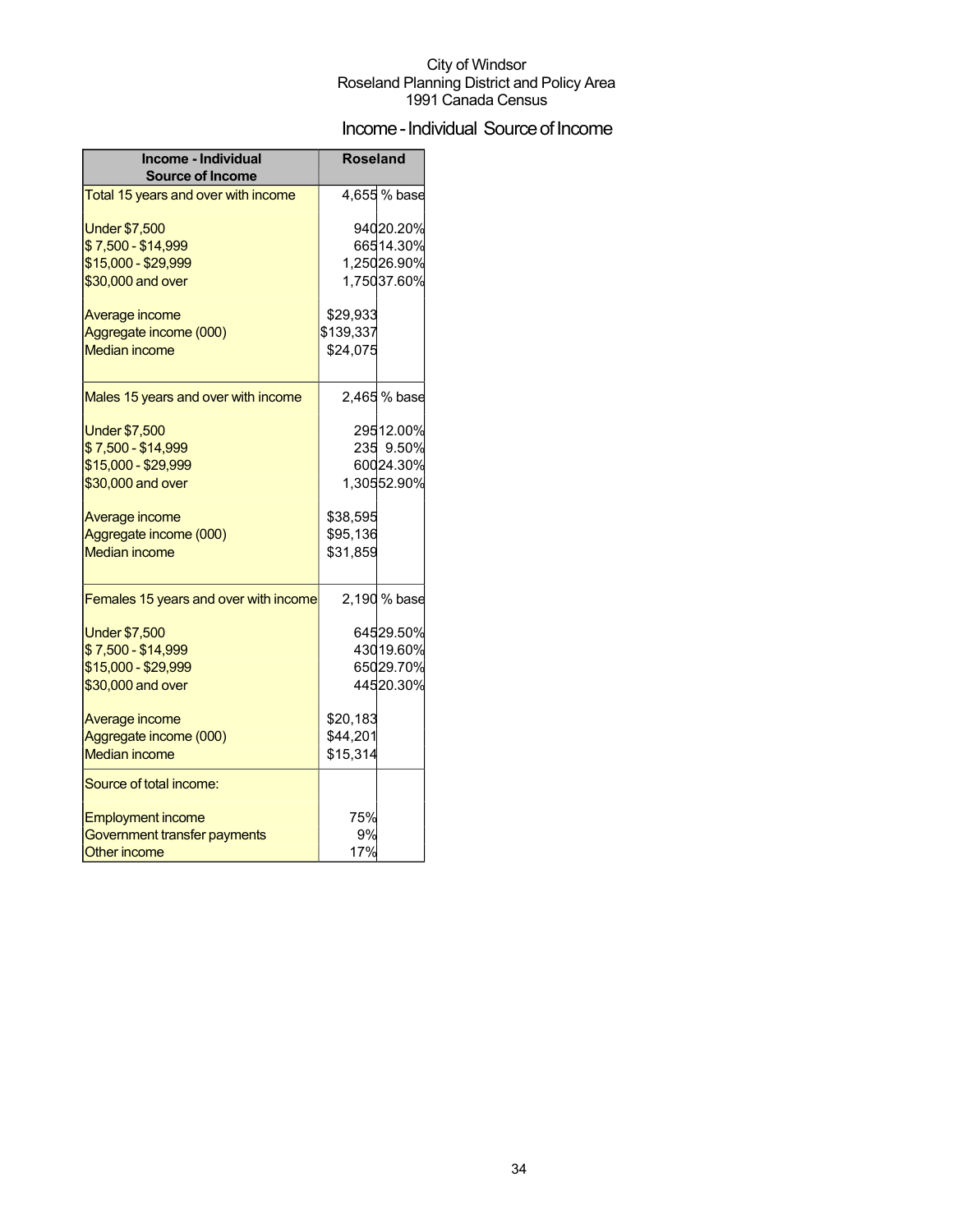## Income - Family and Household

| <b>Income - Family and Household</b>                                                                                                                                                     | <b>Roseland</b>                                                 |                         |  |
|------------------------------------------------------------------------------------------------------------------------------------------------------------------------------------------|-----------------------------------------------------------------|-------------------------|--|
| <b>Total census families</b>                                                                                                                                                             |                                                                 | 1,845% base             |  |
| <b>Family Income:</b>                                                                                                                                                                    |                                                                 |                         |  |
| <b>Under \$20,000</b><br>\$20,000 - \$34,999<br>\$35,000 - \$49,999                                                                                                                      | 110<br>220<br>335                                               | 6%<br>12%<br>18%        |  |
| \$50,000 and over                                                                                                                                                                        | 1,170                                                           | 63%                     |  |
| Average income<br>Aggregate income (000)<br><b>Median income</b>                                                                                                                         | \$68,573<br>\$127,545<br>\$58,205                               |                         |  |
| <b>Total households</b>                                                                                                                                                                  |                                                                 | 2,060 % base            |  |
| <b>Household Income:</b><br><b>Under \$20,000</b><br>\$20,000 - \$34,999<br>\$35,000 - \$49,999<br>\$50,000 and over<br>Average income<br>Aggregate income (000)<br><b>Median income</b> | 160<br>280<br>395<br>1,220<br>\$66,648<br>\$137,962<br>\$57,282 | 8%<br>14%<br>19%<br>59% |  |
| Incidence of low income:<br><b>Total economic families</b><br><b>Families with low income</b><br>Incidence of low income<br><b>Total unattached individuals</b>                          | 1,850<br>90<br>5%<br>0                                          |                         |  |
| Individuals with low income<br>Incidence of low income                                                                                                                                   | 0                                                               |                         |  |
| Persons in private households<br>Persons in low income families<br>Incidence of low income                                                                                               | 6,290<br>400<br>6%                                              |                         |  |